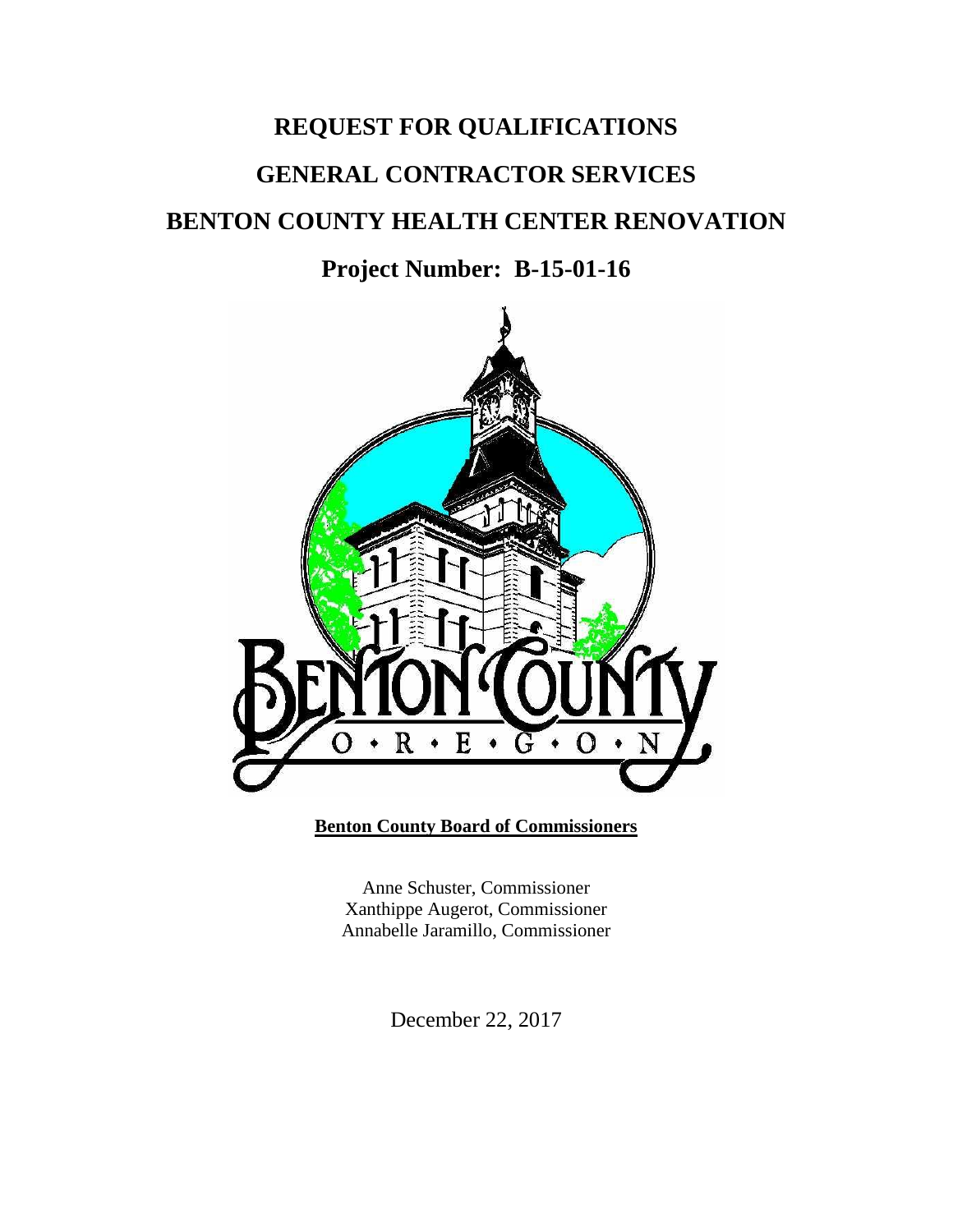## **BENTON COUNTY, OREGON REQUEST FOR QUALIFICATIONS GENERAL CONTRACTOR SERVICES BENTON COUNTY HEALTH CENTER RENOVATION**

## **TABLE OF CONTENTS**

| EXHIBIT A NON-COLLUSION AND CONFLICT OF INTEREST CERTIFICATION 29       |  |
|-------------------------------------------------------------------------|--|
| EXHIBIT B CERTIFICATION STATEMENT FOR CORPORATION OR INDEPENDENT        |  |
| EXHIBIT C REPRESENTATIONS AND CERTIFICATION REGARDING DEBARMENT,        |  |
|                                                                         |  |
|                                                                         |  |
| REFERENCE DOCUMENTS ON COUNTY WEBSITE: https://www.co.benton.or.us/rfps |  |

SAMPLE CONSTRUCTION CONTRACT PRELIMINARY 90% DESIGN PLANS, SPECIFICATIONS, AND PRELIMINARY PHASING PLANS OWNER FURNISHED MATERIALS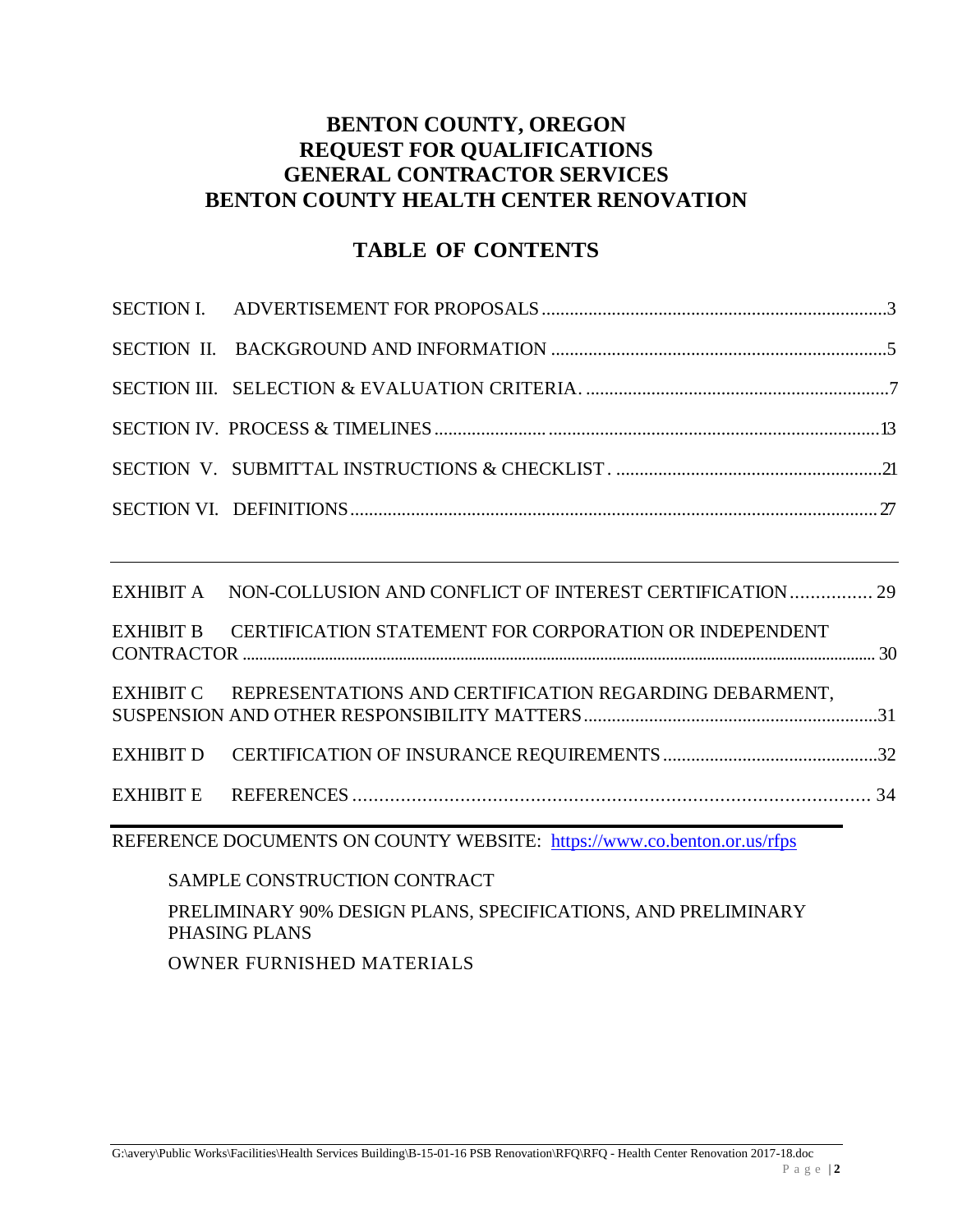## **BENTON COUNTY, OREGON REQUEST FOR QUALIFICATIONS GENERAL CONTRACTOR SERVICES BENTON COUNTY HEALTH CENTER RENOVATION**

## **SECTION I. – ADVERTISEMENT FOR PROPOSALS**

#### **Advertisement for Proposals**

Notice is hereby given that Benton County, Oregon is seeking Request for Qualifications (RFQ) from qualified General Construction (GC) firms for the renovation of the Health Services Building (Project). The Project is located at the Benton County Health Department, 530 NW  $27<sup>th</sup>$  Street in Corvallis. The building renovation is being designed by AC + CO Architects, Salem, Oregon. The approximate square footage is 34,000. The general scope of work includes: civil work on the subject property, including minor parking and landscaping improvements, major exterior building improvements that change existing entry points for better public access and a complete re-facing of exterior including new siding, glazing, and the construction of parapet walls to mask mechanical systems; and major interior modifications including new mechanical, electrical, and plumbing systems as well as major changes to the building layout and interior finishes. The objective is to prequalify General Construction Contractors and then invite those contractors selected in the competitive range to submit sealed bids for the Project. The estimated construction cost of the renovation is approximately \$6 million.

The RFQ is the initial step in the selection process to retain a GC to perform the renovation. Responses will be reviewed, scored, and ranked according to the criteria defined in this solicitation document. A maximum of five qualified contractors will be invited to respond to the Invitation to Bid (ITB) in accordance with OAR 137-049-0645. The County may increase the number of qualified respondents if the competitive range in the County's evaluation indicates a natural break in the scores that are closely competitive.

The Request for Qualifications and the 90% Construction Plans, Specifications and Preliminary Phasing Plan can be downloaded from the Benton County website at <https://www.co.benton.or.us/rfps> or a printed copy can be requested at actual cost by contacting Benton County Public Works, 360 SW Avery Avenue, Corvallis, Oregon 97333, or phone (541) 766-621, Monday through Friday, between the hours of 8:00 a.m. and 5:00 p.m.

It is imperative that those who download the solicitation documents check the website regularly for addenda, clarifications, and other notifications that may be pertinent. In addition, all respondents known by Benton County Public Works to have received a complete set of the solicitation documents will receive email notifications when additional items are posted to the website. For questions or clarifications regarding the project, contact: Chris Bielenberg, Project Manager, at [Chris.Bielenberg@co.benton.or.us](mailto:Chris.Bielenberg@co.benton.or.us) or at 541-766-6015. To be added to the Interested Respondent's list or for questions regarding the procurement process, contact Debie Wyne, at [Debie.S.Wyne@co.benton.or.us](mailto:Debie.S.Wyne@co.benton.or.us) or at 541-766-6009.

**RFQ responses** shall be sealed and marked plainly as **RFQ Health Center Renovation, Project No. B-15-01-16**, and submitted to Joyce Galloway or Kathy Goss, Benton County Public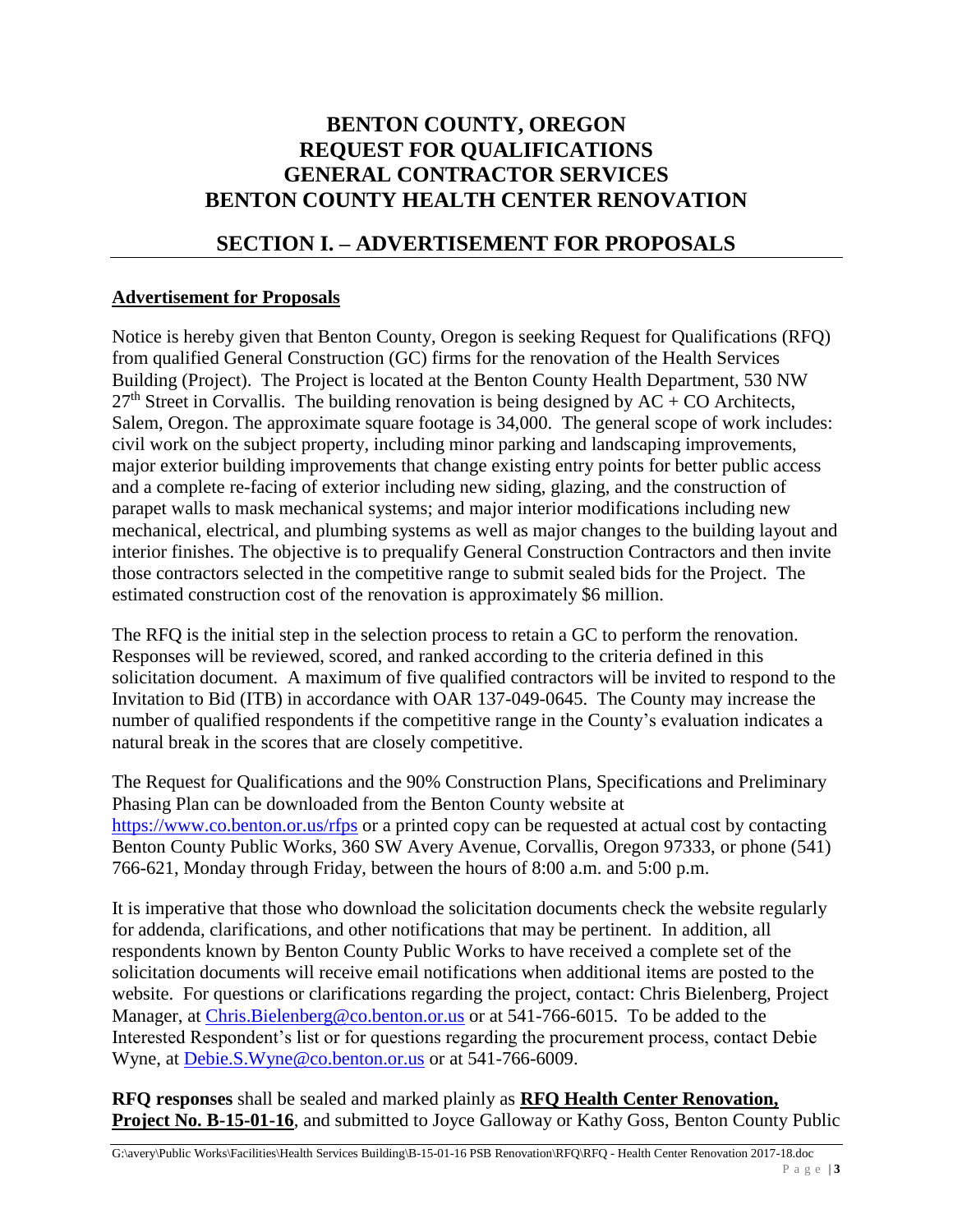Works, 360 SW Avery Avenue, Corvallis, Oregon, 97333, by **2:00 p.m**. local time on **Thursday, January 25, 2018.**

Proposals received after this date will not be accepted and will be returned unopened. Faxed or e-mail proposals will not be accepted. All items contained in the invitation and RFP document are applicable in preparing proposals. Each proposal must contain a statement as to whether the responder is a resident GC as defined by ORS 279A.120.

The County reserves the right to accept or reject any or all proposals, to add or delete items, to waive any irregularities and/or informalities in any proposal, to postpone the acceptance of the proposal and the award for a period not to exceed sixty (60) working days from the proposal due date, and to make the award that is in the best interest of Benton County. The County may reject any proposal not in compliance with all prescribed public bidding procedures and submission requirements; and may reject for good cause any and all proposals upon a finding of the County that it is in the public interest to do so.

Dated: December 20, 2017. By

Joe Kerby, County Administrator

Publish: December 22 & 29, 2017 *Daily Journal of Commerce Albany Democrat Herald, Corvallis Gazette-Times, December 26 & 29, 2017.*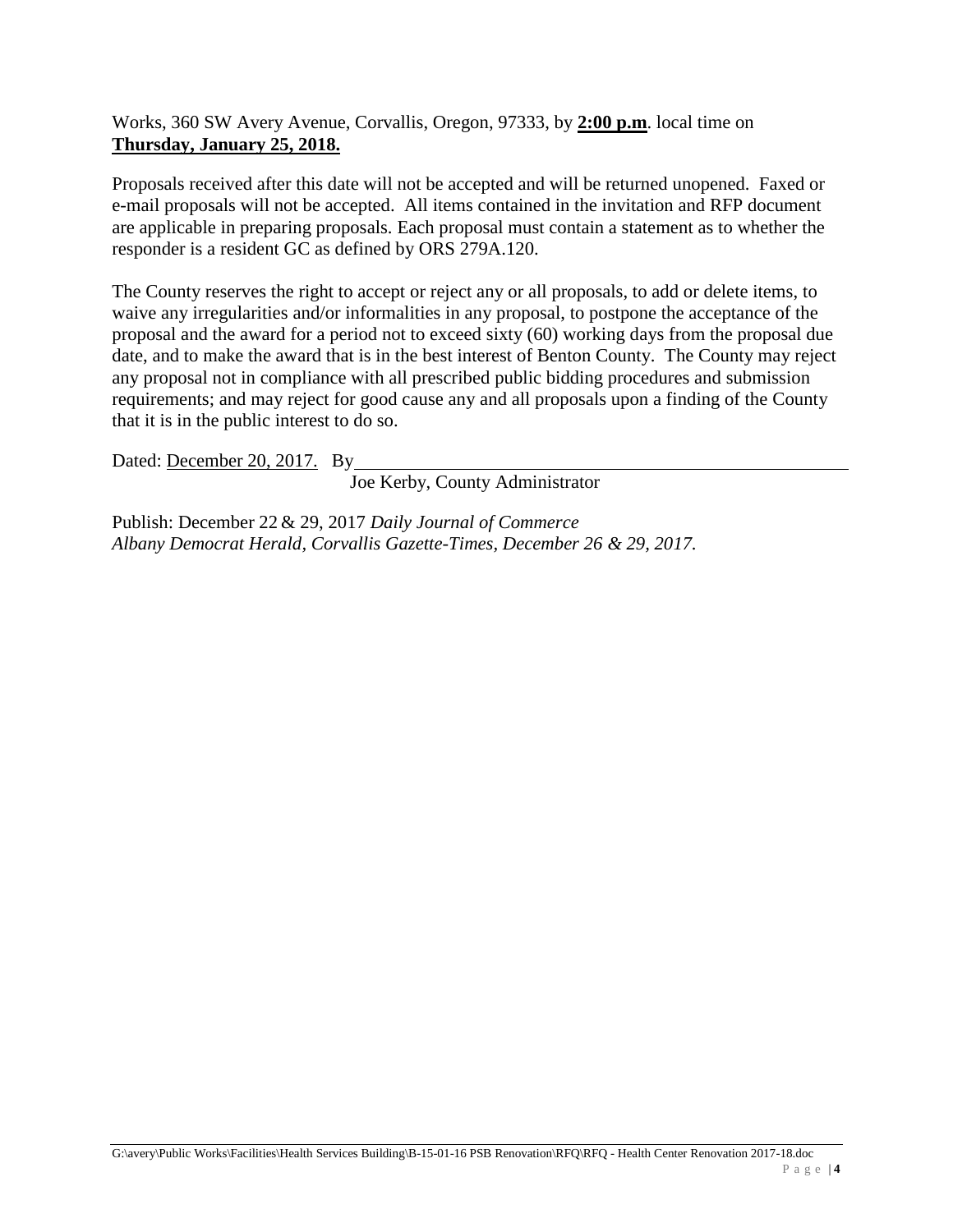## **A. Introduction**

Benton County is requesting submission of qualifications from General Contractors (GC) for the renovation of Benton County Health Services Building. The objective of this Request for Qualifications (RFQ) is to prequalify general contractors, and invite those that meet the competitive range of qualifications to bid on the renovation project. The project consists of the complete renovation of the existing 34,000 SF Benton County Health Services Building located at 530 NW 27th Street, Corvallis, Oregon. The general scope of work includes civil work on the subject property, including minor parking and landscaping improvements, major exterior building improvements that changes existing entry points for better public access and a complete re-facing of exterior including new siding, glazing, and the construction of parapet walls to mask mechanical systems; and major interior modifications including new mechanical, electrical, and plumbing systems as well as major changes to the building layout and interior finishes.

The RFQ is the initial step in the selection process to retain a GC to perform the construction services for the renovation project. Responses will be reviewed, scored, and ranked according to the criteria defined in this solicitation document. Responses will be reviewed and ranked by a Selection Review Committee composed of the Project Manager, Architectural firm representative, County officials, and other key stake holders in the process. In accordance with the criteria, respondents will receive a score and placed within continuum to create a competitive range. A maximum of the five highest scores of qualified contractors will be invited to respond to the Invitation to Bid (ITB) in accordance with OAR 137-049-0645. The County may increase the number of qualified respondents in the Competitive Range if the County's evaluation indicates a natural break in the scores that are closely competitive. The Request for Qualifications can be downloaded from the Benton County Oregon website at [http://www.co.benton.or.us/rfp, o](http://www.co.benton.or.us/rfp,)r a printed copy can be obtained at cost by contracting Benton County Public Works. 360 SW Avery Avenue, Corvallis; phone: 541-766-6821.

All Respondents must be registered and licensed with the Oregon Construction Contractors Board prior to submitting a RFQ. Failure to be licensed may cause the County to reject the Request for Qualifications as non-responsive.

## **B. Background Information:**

In 2011/12, Benton County completed a comprehensive space study conducted by KMD and Associates. This study not only outlined current space needs but looked at projected needs for each department into the year 2031. These projections were based on historic and projected population growth and considered the newly adopted space standard for providing services to the public. In addition to the space needs assessment, the study included an in-depth review of our existing County facilities and evaluated them for safety and operational functionality.

The outcome of this study and subsequent report was intended to help guide County leadership in planning both long and short term space decisions. Through a process of identifying and prioritizing space deficiencies, the County created an action plan to move forward with some of the more critical space issues. Although a new jail facility was identified as the highest priority,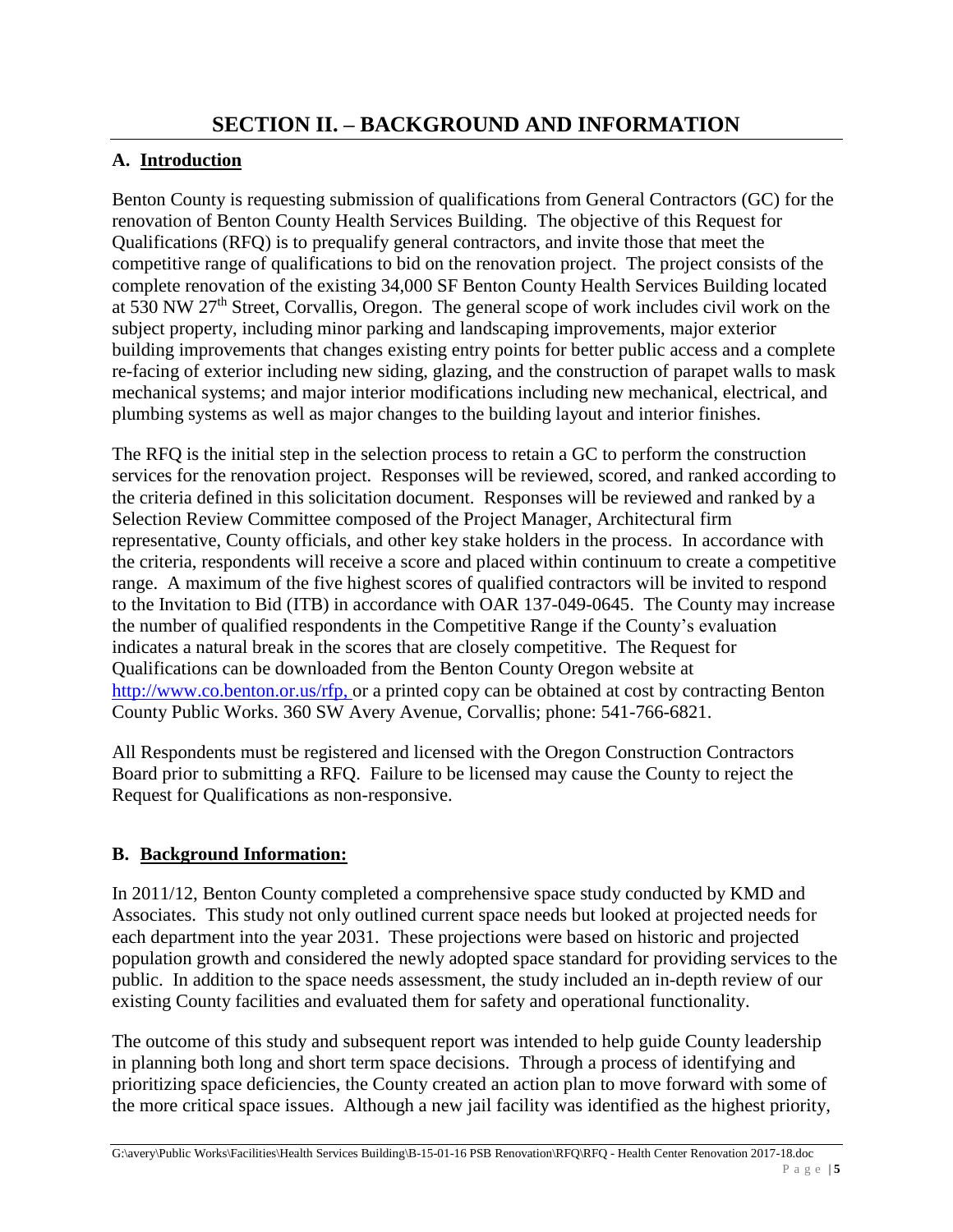it failed in a subsequent election effort and was not funded. Due to the critical demand on local health care services, a new health care facility was identified as the second priority; however, due to the estimated costs for purchasing land and building a new health care facility, this project was beyond the County's financial ability without going out for a major bond. The County, however, chose to move forward with a strategy for providing additional critical health space within the current health facility by relocating some of the non-clinical and public access functions out the facility to unoccupied County space. The strategy in part was possible due to the successful attempt at a Federal grant and using some contingency funds set aside for space improvements. If the project is able to be constructed within budget, it will allow the County to fund the project through a conventional loan, paid back within the current revenue stream and will not require additional tax-payer support.

Benton County has hired  $AC + CO$  Architects an architectural firm out of Salem to perform the architectural services and provide project support. The project design is currently at approximately 90% and complete bidding documents are anticipated by the end of January. The current Health facility is approximately 34,000 SF and was built in 4 different phases from approximately 1956 to present. The latest significant addition was completed in 1976/77 but several minor internal remodels have been constructed in the last 10-15 years. The building originally was the Corvallis Clinic prior to housing County Health operations in the facility in late 1970s.

#### **C. County Representatives**

Information may be obtained from Benton County Public Works representatives:

| Chris Bielenberg, Project Manager          | Debie Wyne, Contracts Manager.         |
|--------------------------------------------|----------------------------------------|
| Phone: 541-766-6821 Cell: 541-740-5168     | Phone: 541-766-6009 Cell: 541-602-0945 |
| E-mail: Chris.E.Bielenberg@co.benton.or.us | e-mail: Debie.S.Wyne@co.benton.or.us   |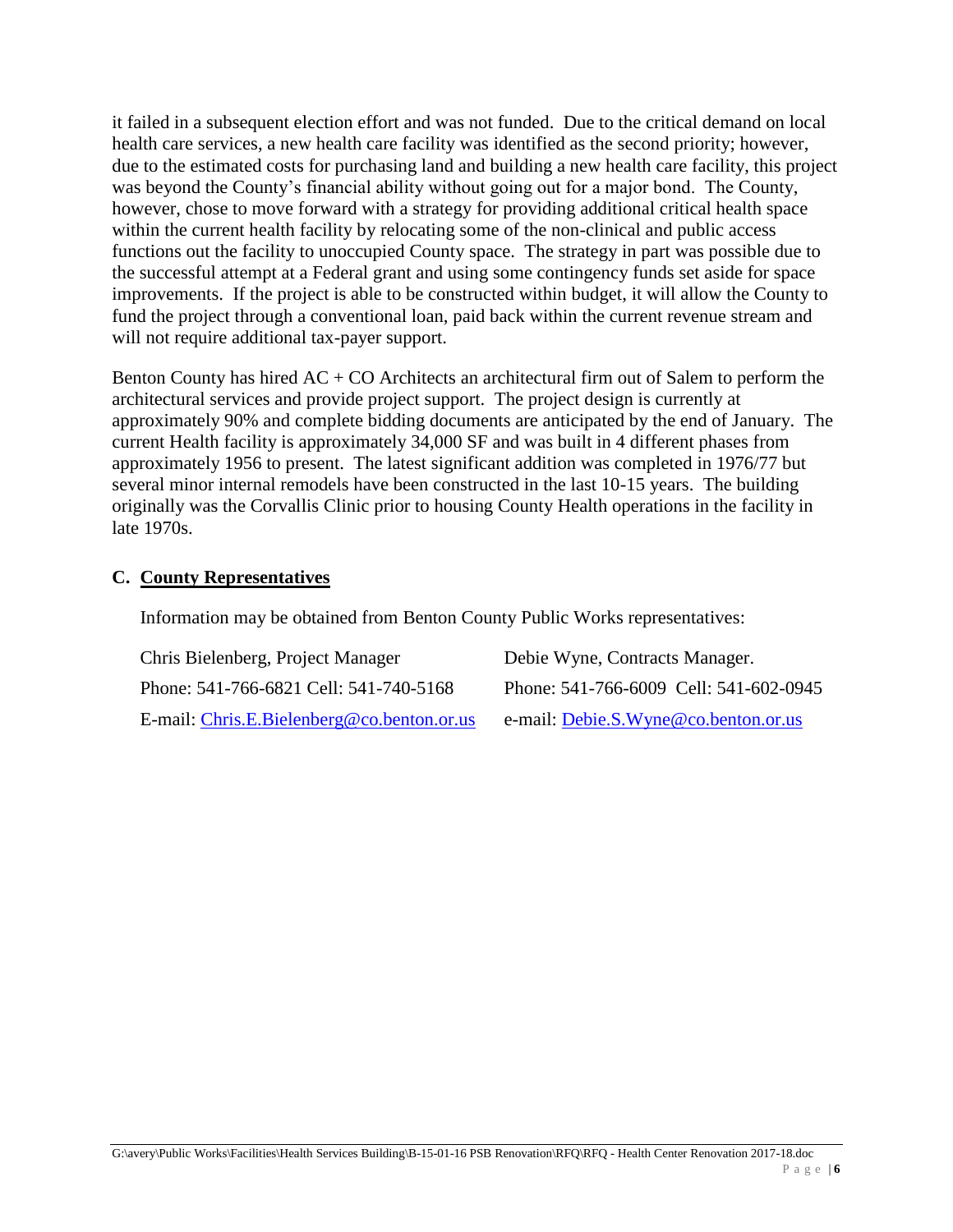## **A. Selection Process**

Beginning with responses to this solicitation, a selection procedure will be used to evaluate the qualifications of interested GC firms to provide construction services to the Benton County for this Project. The responses to this solicitation will be evaluated by the Selection Review Committee. On the basis of this evaluation, Benton County will establish a Competitive Range of up to five (5) Respondents; however, the County may increase the number of qualified respondents in the competitive range if the evaluation process indicates a natural break in the scores that are closely competitive, or have a reasonable chance of being determined to be the best respondent.

Respondents must meet the requirements and demonstrate the necessary experience and qualifications to complete the project, with the essential staff, on time, and within budget, and provide the required ongoing services in an efficient and cost-effective manner to the County. Each response will be judged on its adherence to submission requirements and quality of its content. Benton County reserves the right to reject any or all responses and is not liable for any costs the respondent incurs while preparing the response. All responses will become public information, without obligation to the County.

## **B. Selection Review Committee**

The Selection Review Committee will be comprised of members of County staff including Health Department representatives, County Administrator, the Project Manager, County Counsel, and the Design Consultant. The role of the Selection Review Committee is to evaluate the responses submitted. If additional information is deemed necessary as part of the evaluations, such information will be solicited in order to allow the committee to complete the evaluation process. The goal of the evaluation process is to select qualified firms to bid the construction project and believed to best meet the County's expectations for providing the highest quality of services at a cost representing the best value to the tax payers.

## **C. Response Requirements and Evaluation Criteria**

The Selection Review Committee will evaluate whether the respondent provided the following Response Questions:

## Section 1. Introductory Letter & Proof of Licensure (Pass/Fail)

- This letter shall specifically stipulate that the Contractor accepts all terms and conditions contained in the RFQ and supporting documents.
- The letter should provide general information relative to the firm: i.e. name, address, telephone, fax, contact email, owners of firm, and their Oregon Construction Contractors license number.
- The introductory letter should name the person(s) authorized to represent the Respondent in negotiations and the name of the person(s) authorized to sign any contract that may result.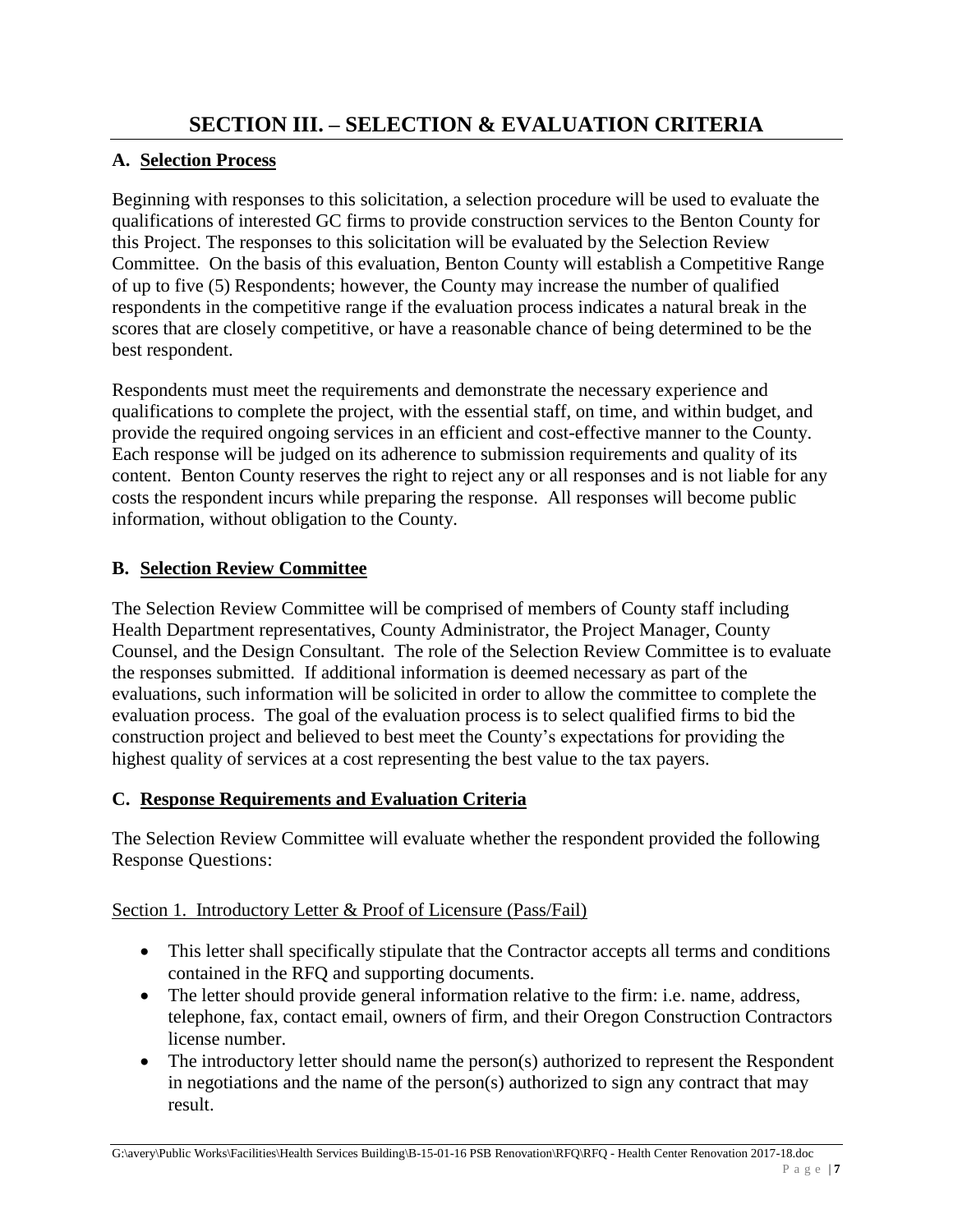Contractor shall submit proof that they have a current, active license by the Construction Contractors Board for construction projects in the State of Oregon.

#### Section 2. Key Personnel Qualifications (weight 25)

- Describe the positions you would identify as "key personnel", management and supervisory personnel for this project and the amount of time they will be on site during the duration of the project.
- Identify your proposed key personnel and their specific experience with renovations of similar nature, using specific examples and include their role and responsibilities in the project.
- Describe their success in constructing projects with similar requirements and schedules.
- $\bullet$  Identify which project(s) you feel to be the most similar to this project in terms of size and complexity and their specific role in each project.

#### Section 3. Experience with Similar Projects (weight 25)

- Describe your firm's experience in the past 5 years with similar projects in size and complexity.
- Describe your firm's success in constructing projects with similar requirements.
- $\bullet$  Identify in the past 5 years which project(s) you feel to be the closest to this project in terms of size and complexity, and include information about the size, construction type, the client, building use, construction budget, number of change orders, number of claims, and project timeline/completion date.

#### Section 4. Scheduling (weight 25)

- Propose a rough schedule no more than one page (fold out is optional), for this project.
- Assume a March 22, 2018, construction start date. Ideally construction will be completed no later than February 1, 2019; demobilization may occur after this date. Address how you will phase the work. Describe your firm's planning, scheduling, phasing and project monitoring processes. A preliminary phasing concept is provided by Owner along with the 90% documents. Sheet A0.3 shows the Owner's request for phasing in order from group A through C. The Owner intends to occupy the structure during construction. In advance of each phase, the Owner will vacate the occupants, furnishings and removable fixtures. The successful Contractor will be expected to provide the necessary temporary barriers and ensure HVAC systems have been capped or modified in order to ensure air quality and dust control is reduced in portions of the building that remain occupied.
- Propose modified construction schedule and completion date if assumed completion date is not feasible or if schedule can be expedited.

#### Section 5. Proposed Site Coordination (weight 25)

 Address mobilization, construction staging, site access, vehicular circulation, pedestrian circulation, noise and other related factors.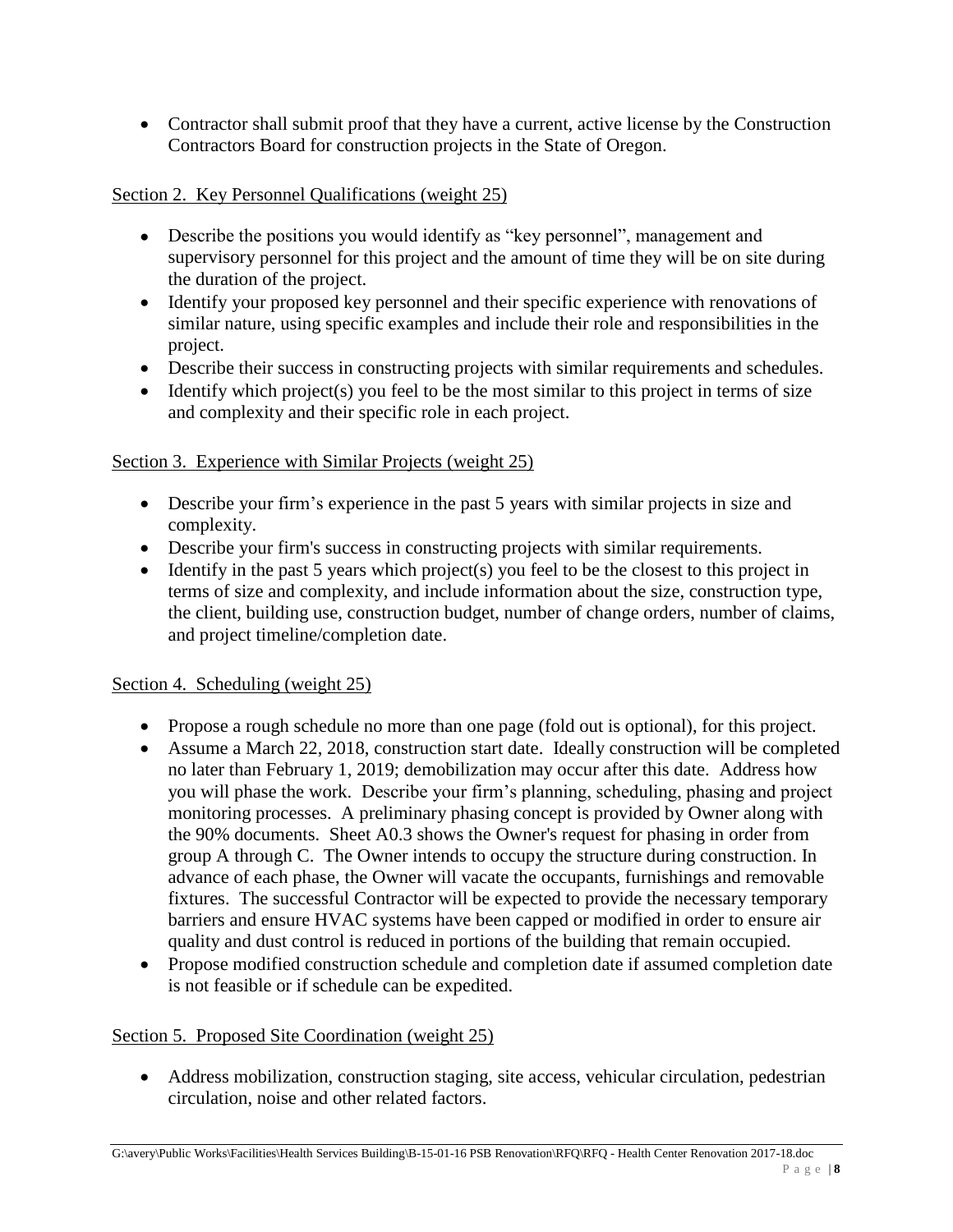- Demonstrate an understanding of the County's need to maintain work areas and to continue to use existing buildings, streets, and parking areas concurrent with construction activity.
- Identify construction activity required to maintain safe user access to continued operation of the spaces.
- Provide an overview of your firm's safety program and include at a minimum documentation of your Oregon Experience Modification Rating (EMR) from your insurance provider.

#### Section 6. Management Techniques (weight 20)

- If awarded a contract for the building renovation project, describe your firm's approach to the management and administration of on-site construction.
- Address your firm's planning, scheduling, phasing, and project monitoring skills and processes as it pertains to this Project. This Project will include owner-furnished materials and equipment contractor installed; speak to coordination of this requirement. See reference document Owner Furnished Materials.
- Describe each key person's experience with coordination of construction schedules.

#### Section 7. References (weight 15)

Provide references on similar projects completed in the last 5 years. Include names, addresses, and phone numbers for at least 2 references from 3 groups (Architect/Engineer, Owner, and Contractor/Subcontractor) totaling 6 references. Please verify that the individuals identified have had direct contact with the referenced project, and the phone number is current. County may check with references and/or may check with other references associated with past work of your firm. Provide reference information on Exhibit E.

#### Section 8. Adequate Bonding (Pass/Fail)

Describe your firm's current bonding capacity; include a letter from your bonding surety to confirm your bond capacity.

#### Section 9. Claim History (weight 15)

- Describe any claims or lawsuits you have filed against Owners, Architects or Engineers in the last 5 years.
- Provide and describe any claims or liens filed against the General Contractor in the last 5 years.

#### Section 10. Adequate Insurance (Pass/Fail)

Provide proof of insurance as evidence of the insurance currently in place for your firm. Include information on compliance with all insurance conditions as required by the County for this Project. See Exhibit D.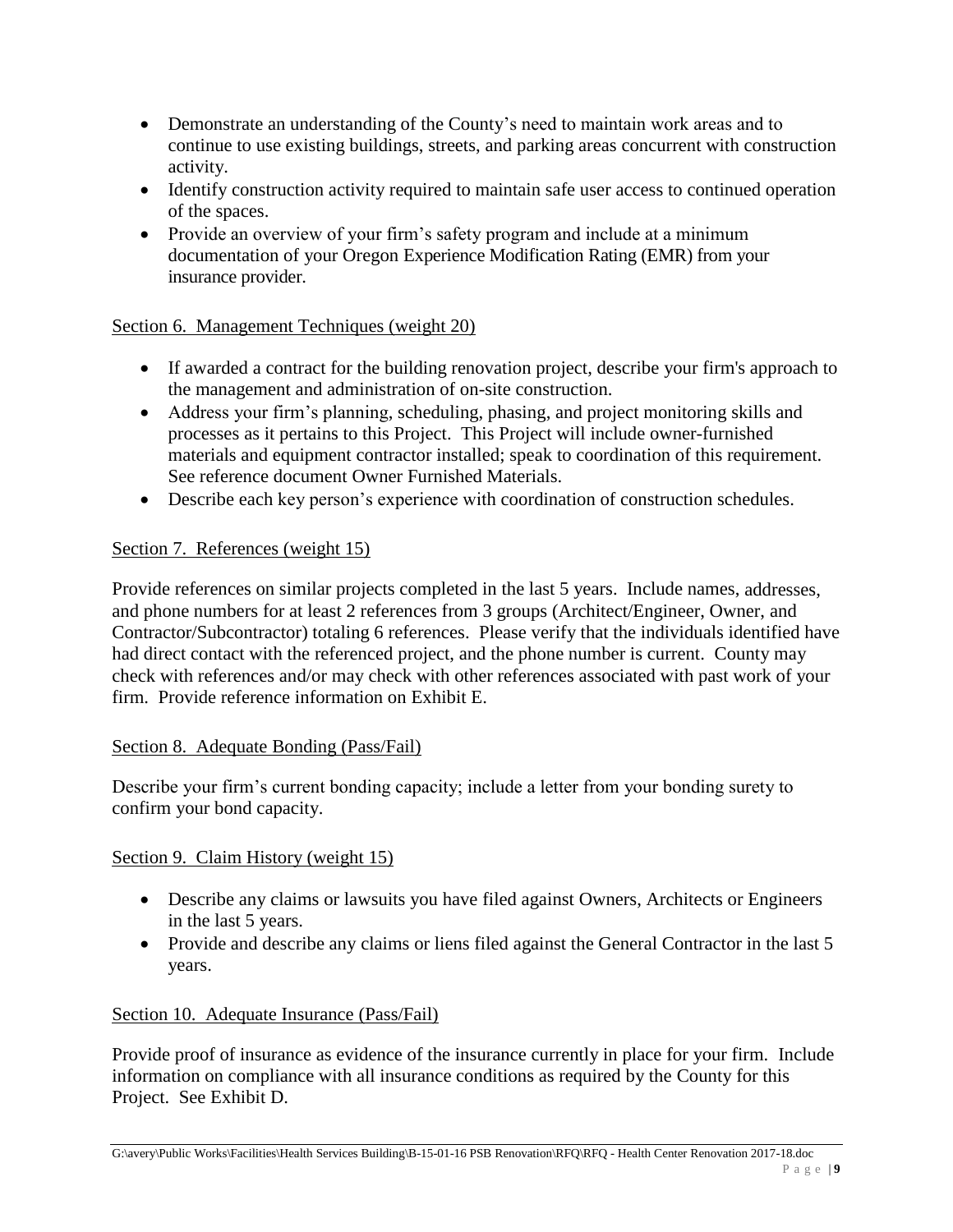#### Section 11. Appropriate Resources (weight 15)

 Describe the material and equipment resources your firm has available to complete the project.

#### Section 12. Subcontractor Management (weight 15)

- Describe how you manage your subcontractors.
- Include explanations of quality control and schedule adherence.

#### Section 13. Self-Performed Work (weight 15)

- Describe the firm's ability to self-perform construction work.
- List the construction trades (general labor, carpentry, electrical, landscaping, etc.) employed by the firm and the general work capacity of the trades listed.

#### Section 14. Proof of Residency for Bidding (weight 5)

• In accordance with ORS 279A.120, preference will be given to GC who demonstrates proof of the Oregon residency. Resident bidder" means a bidder that has paid unemployment taxes or income taxes in this state during the 12 calendar months immediately preceding submission of the bid, has a business address in this state and has stated in the bid whether the bidder is a "resident bidder" under this paragraph.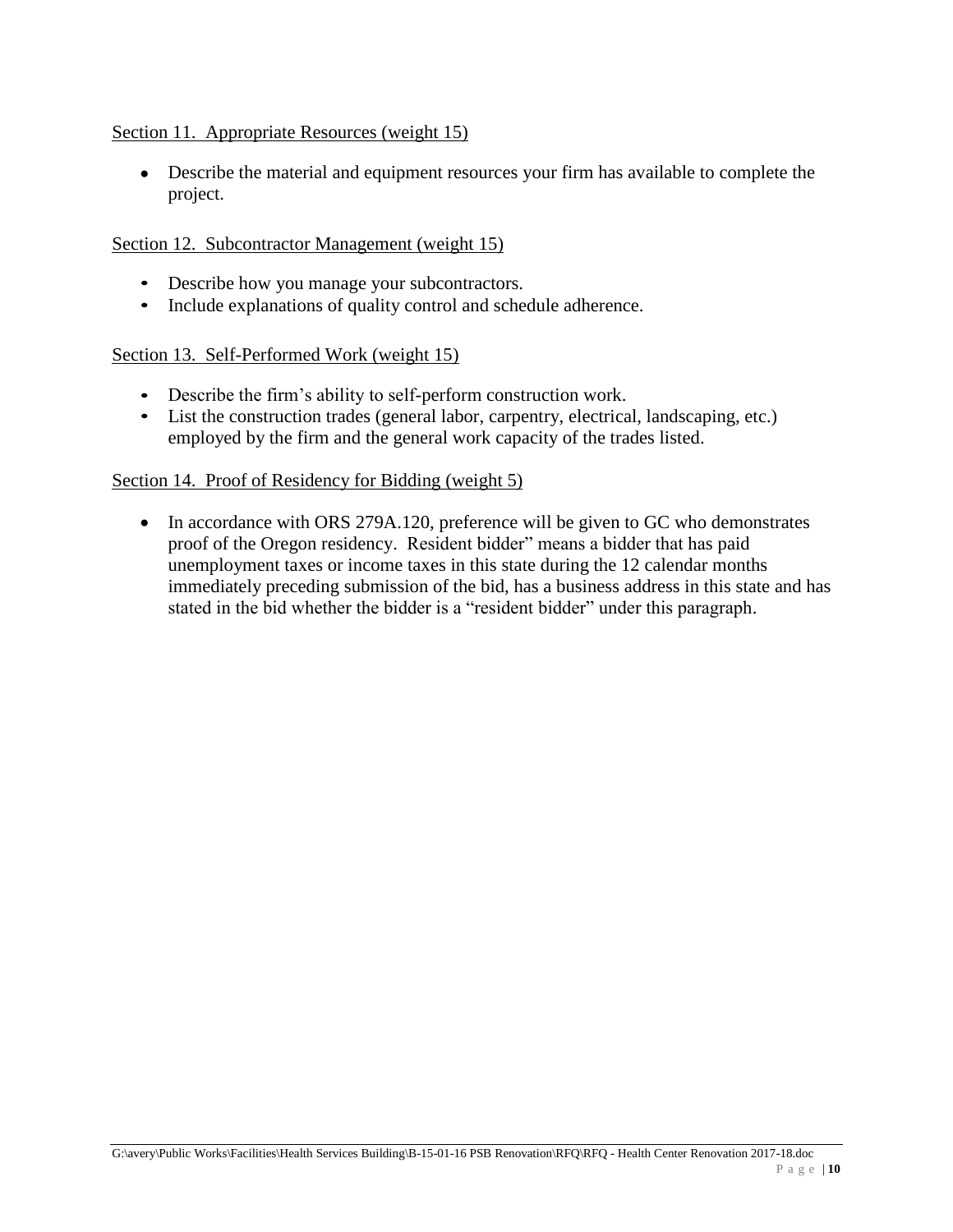## **EVALUATION CRITERIA SCORE**

| Section 1 - Introductory Letter & Proof of Licensure | (Pass/Fail) |
|------------------------------------------------------|-------------|
| Section 2 - Key Personnel Qualifications             | 25          |
| Section 3 - Experience with Similar Projects         | 25          |
| Section 4 - Scheduling                               | 25          |
| Section 5 - Proposed Site Coordination               | 25          |
| Section 6 - Management Techniques                    | 20          |
| Section 7 – References                               | 15          |
| Section 8 - Adequate Bonding                         | (Pass/Fail) |
| Section 9 - Claim History                            | 15          |
| Section 10 - Adequate Insurance                      | (Pass/Fail) |
| Section 11 – Appropriate Resources                   | 15          |
| Section 12 – Subcontractor Management                | 15          |
| Section 13 – Self-Performed Work                     | 15          |
| Section 14 – Proof of Residency for Bidding          | 5           |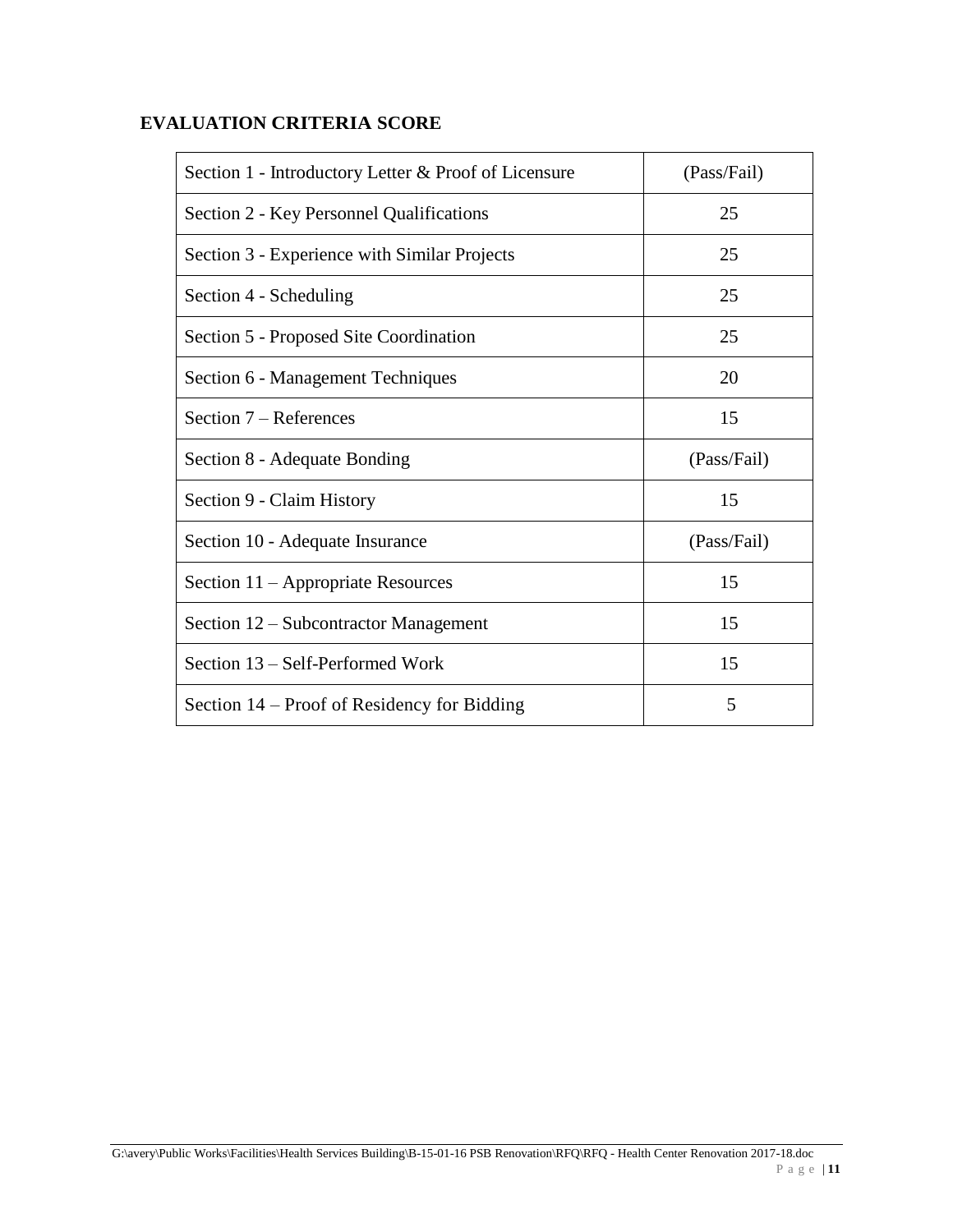#### **D. Response evaluation process**

Benton County will utilize the adopted criteria to score and rank the top 5 candidates from the information provided in the responses as well as information solicited in interviews with references and others.

Each criterion has been assigned a weight between 0 and 25. Each member of the Selection Review Committee will rate each firm in each criterion between 0 and 5 (five being the highest), and multiply that number by the weight assigned to the criterion. The Selection Review Committee members will then total the weighted score from all of the criteria to obtain the total score. The result of this total score will be used to rank all Respondents.

After all of the response evaluations are completed, the Selection Review Committee will select the Competitive Range by ranking the Respondents based on all information received, presented, and found. After the completive range has been established and the ranking places the top 5 candidates, reference checks and qualifications for stated projects will be conducted. If through the process of verifying references and eligibility, a candidate is eliminated from the top candidate lists, then the next qualified applicant may be included in the group to be given an Invitation to Bid (ITB). Distribution of ITB documents will be limited to the qualified Competitive Range Respondents during the ITB phase. Responses to this RFQ not meeting all evaluation criteria will not be considered for review.

#### **E. Financial Responsibility**

Benton County reserves the right to investigate and evaluate, at any time prior to award and execution of the contract, the submitting firm's financial responsibility to perform the anticipated contract. Submission of a signed Response shall constitute approval for the County to obtain any credit report information deemed necessary to conduct the evaluation. The County shall notify the firms, in writing, of any other documentation required, which may include, but need not be limited to: recent profit-and-loss history; current balance statements; assets-to-liabilities ratio, including number and amount of secured versus unsecured creditor claims; availability of short and long-term financing; bonding capacity and credit information; etc. Failure to promptly provide this information shall result in rejection of the submission.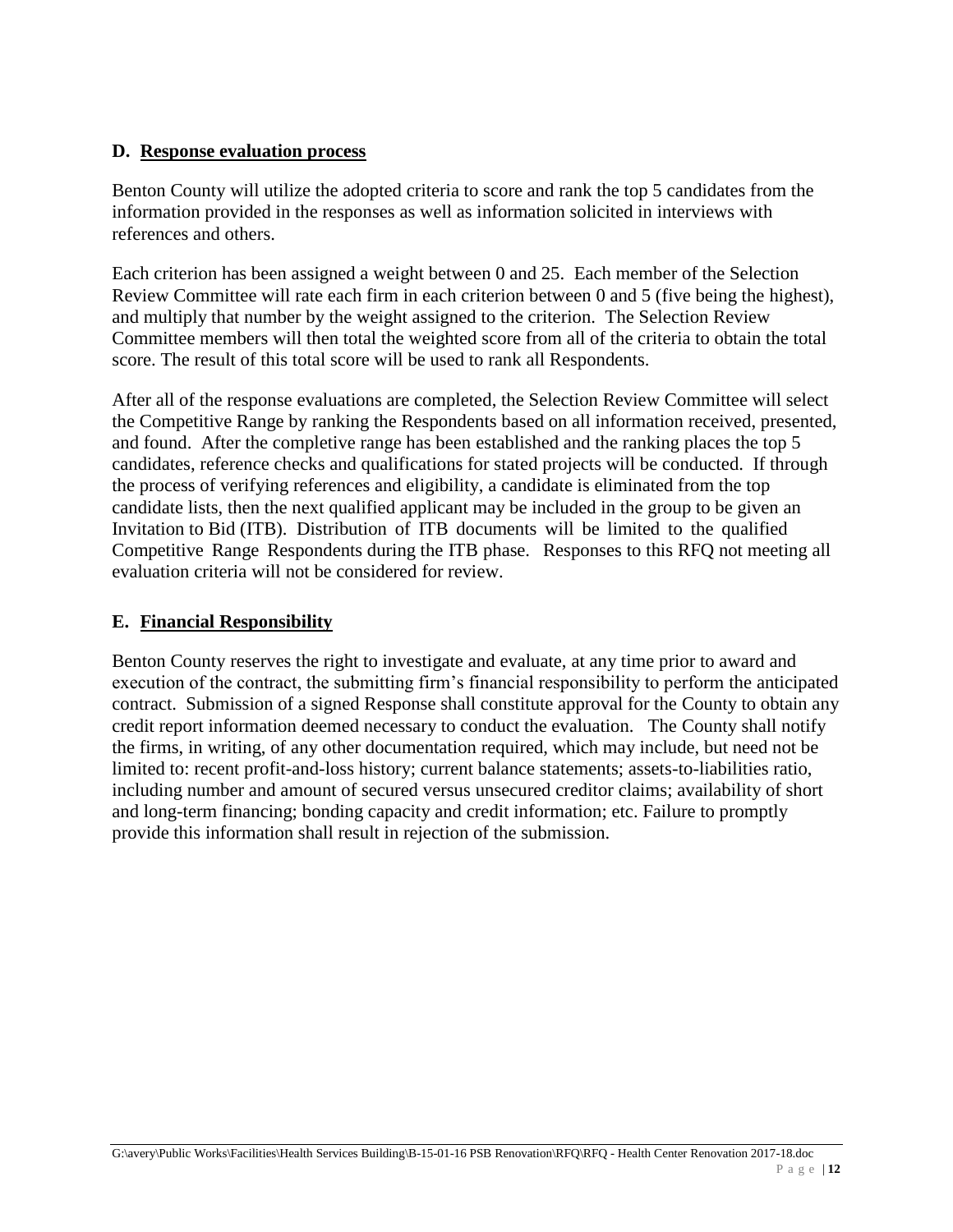## **SECTION IV. - PROCESS & TIMELINES**

The following process and timelines are established for responses to the Request for Qualifications (RFQ) from General Contractors (GC) with established experience interested in providing GC services for the proposed Benton County Health Services Building Renovation. The GC selection process consists of the following steps summarized below:

#### **A. RFQ Phase.**

As provided by ORS 279C.405(1) the County is utilizing this RFQ as the first step in the selection process to select a General Contractor for renovation of County Health Services Building in Corvallis, Oregon. In accordance with OAR 137-049-0645, only those firms selected as part of the Competitive Range during the evaluation of the RFQ will be invited to respond to an Invitation to Bid (ITB).

#### **B. RFQ Response Evaluation**.

Respondents will be ranked by the Selection Review Committee in accordance with the evaluation criteria described. On the basis of this evaluation, the County will establish a Competitive Range of up to five (5) Respondents; however, the County may increase the number of qualified Respondents in the Competitive Range if the County's evaluation indicates a natural break in the scores that are closely competitive, or have a reasonable chance of being determined to be the best r espondent. Distribution of ITB documents will be limited to the qualified Competitive Range Respondents during the ITB phase. Responses to this RFQ not meeting all evaluation criteria will not be considered for review.

#### **C . Invitation to Bid (ITB).**

In the second step of the selection process, the five highest ranking qualified respondents will be invited to submit a bid. A draft copy of the County's Construction Contract is included with this RFQ as Attachment A. In accordance with OAR 137-049-0645, the ITB will not be separately advertised and will be sent only to the qualified contactors selected as the Competitive Range following the qualification evaluation phase.

#### **D. Construction Contract Award.**

The County will award a contract to the lowest qualified bidder from the ITB process.

#### **E. Anticipated Procurement Timeline**

The County anticipates the following general timeline for receiving and evaluating responses and inviting qualified General Contractors to bid on the Project. The timeline listed below may be changed if it is in the County's best interest to do so.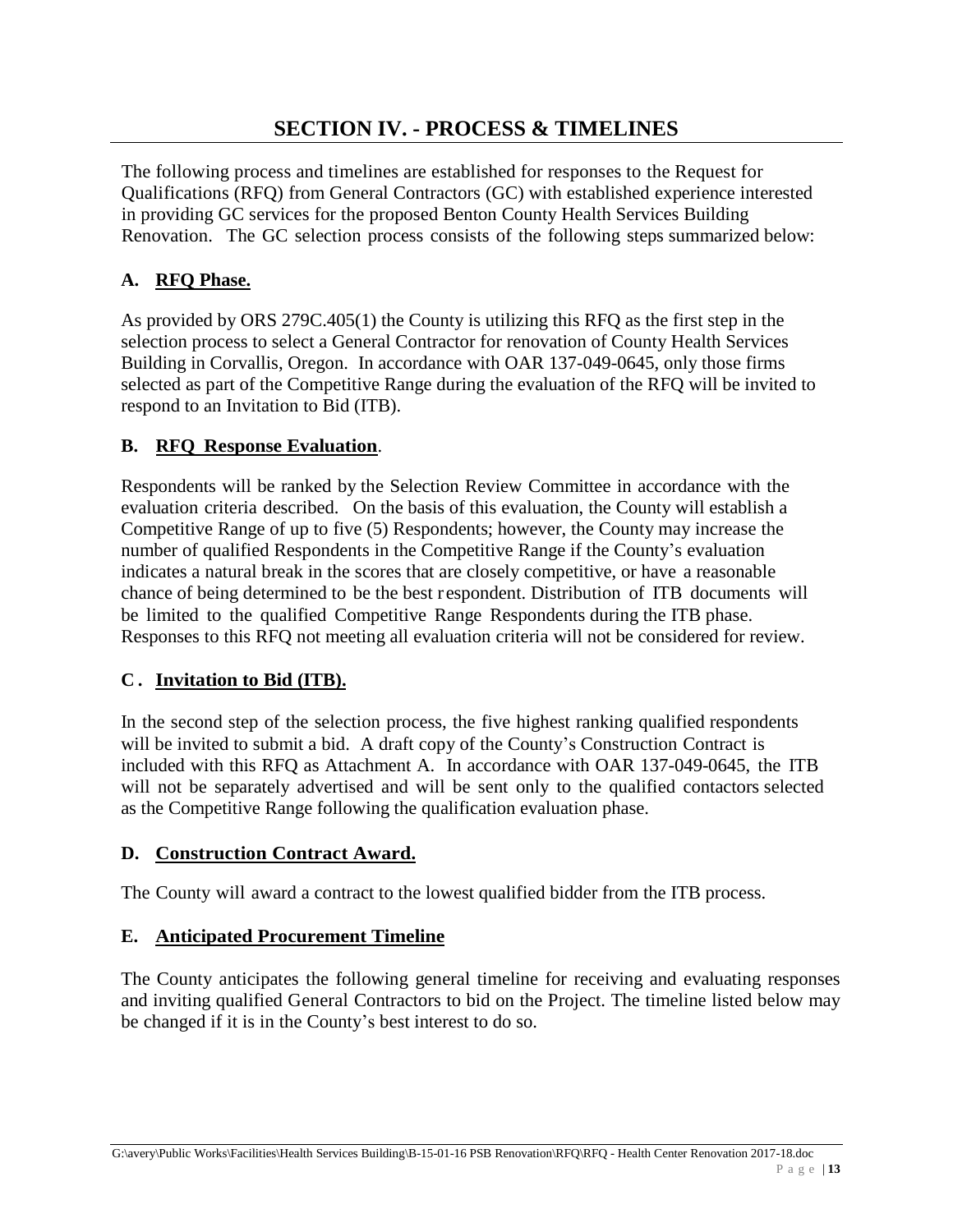#### **RFQ Timeline**

1<sup>st</sup> Advertisement RFO 2<sup>nd</sup> Advertisement RFO Questions for Addenda Due to Owner Friday, January 5, 2018, 5:00 p.m. Last Date for Addenda Issued Friday, January 19, 2018, 5:00 p.m. Response Evaluation January  $26 - 31$ ,  $2018$ Notice of Competitive Range Selection Thursday, February 1, 2018 Protest Period Ends Friday, February 9, 2018, 4:00 p.m.

Friday, December 22, 2017 Friday, December 29, 2017 **RFQ Response Closing Date Thursday, January 25, 2018, 2:00 p.m.**

#### **Invitation to Bid for Selected Contractors**

Provide Bid Documents to Selected Contractors Wednesday, February 14, 2018 Mandatory Pre-bid Meeting Wednesday, February 21, 2018, 10:00 a.m. Last day for Questions and Substitution Requests Friday, February 23, 2018, 5:00 p.m. Last Day for Addendum 1 Release (if applicable) Wednesday, February 28, 2018 Bid Due Date Wednesday, March 7, 2018, 2:00 p.m. Notice of Intent to Award Wednesday, March 14, 2018 County Contract Award Monday, March 19, 2018 Notice of Award Wednesday, March 21, 2018

#### **F. Changes to the Solicitation by Addenda**

The County reserves the right to make changes to the RFQ by written addendum, which shall be issued to all prospective respondents known to the County to have received the solicitation document.

A prospective respondent may request a change in the RFQ by submitting a written request to Benton County Public Works. The request must specify the provisions of the RFQ in question, and contain and explanation for the requested change. All request for changes or additional information must be submitted to the County no later than the date set in the RFQ schedule.

The County will evaluate any request submitted but reserves the right to determine whether to accept the requested change. If in the Project Manager's opinion, additional information or interpretation is necessary; such information will be supplied in the form of an Addendum as stated above.

Any addenda shall have the same binding effect as though contained in the main body of the RFQ. Oral instructions or information concerning the scope of work of the project given out by County managers, employees, or agents to the prospective respondents shall not bind the County.

1. All addenda, clarification, and interpretations will be posted on the Benton County website at [https://www.co.benton.or.us/rfps.](https://www.co.benton.or.us/rfps) Respondents known by the County to have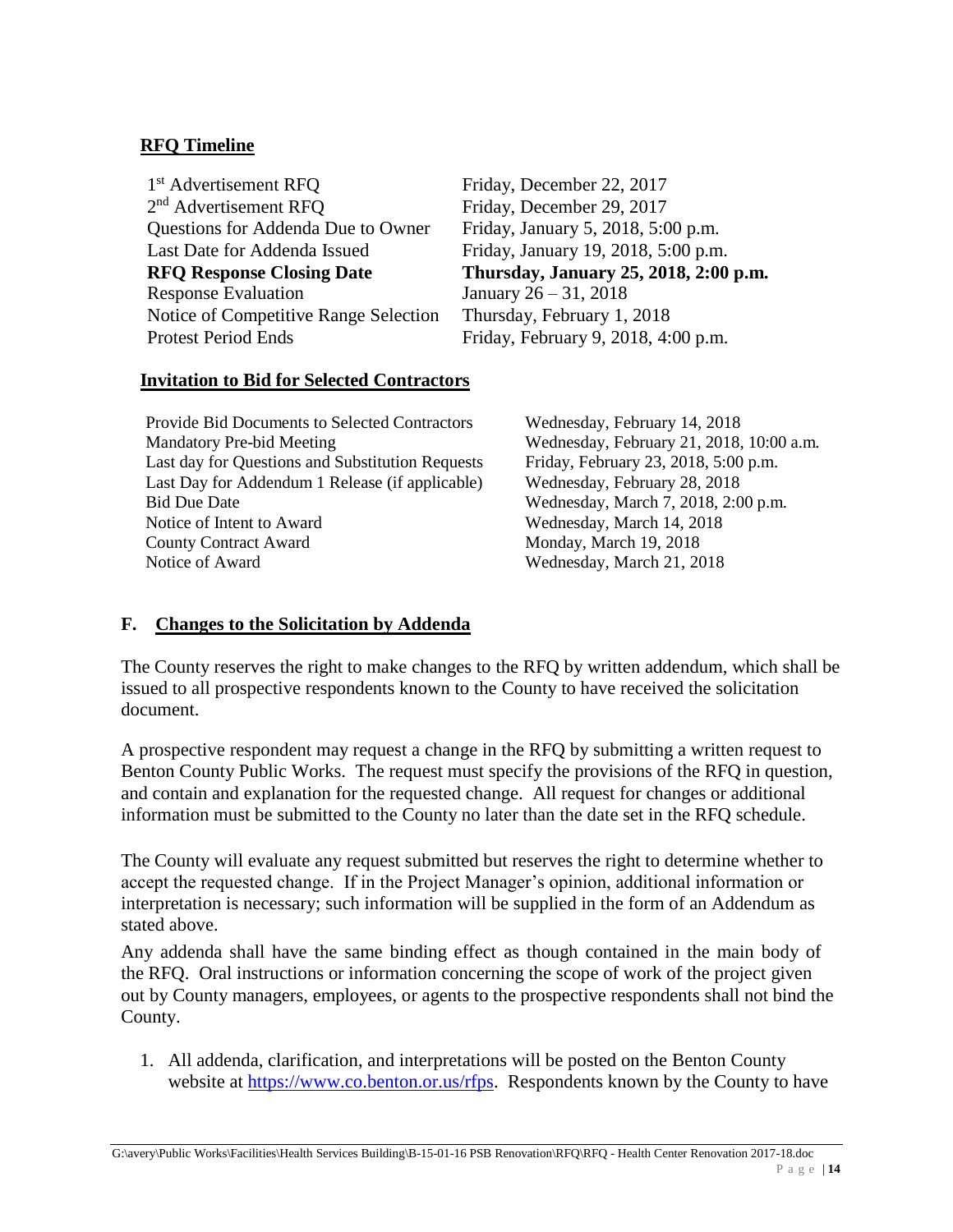received a complete set of the response documents will receive notification when additional items are posted.

- 2. No addenda will be issued later than the date set in the RFQ Timeline, except an addendum, if necessary, postponing the date for receipt of responses, withdrawing the solicitation, modifying elements of the response resulting from a delayed process, or requesting additional information or clarifications.
- 3. Each respondent shall ascertain, prior to submitting a response that the respondent has received all Addenda issued, and receipt of each Addendum shall be acknowledged in the appropriate location on each Addendum and included with the response submittal.

## **G. Solicitation Protests**

A protest of any provision in this RFQ must be made in writing and directed to the Project Manager at the address listed in the RFQ and shall be received no later than the date listed in the RFQ Timeline. Any protest must address the requirement, provision or feature of this RFQ or its attachments, that the potential respondent believes is ambiguous, unclear, unfair, contrary to law or likely to limit competition. Such submittals will be reviewed upon receipt and will be answered in writing. No such protests or requests will be considered if received after the deadline. No oral, telegraphic, telephone protests or requests will be accepted.

## **H. Cost of Preparation of Response**

Costs incurred by any respondent in preparation of a response to this RFQ shall be the responsibility of the respondent.

## **I. Cancellation and Late Responses**

The County reserves the right to cancel this RFQ solicitation at any time before issuance of a resulting Invitation to Bid if cancellation is deemed to be in the County's best interest. In no event shall the County have any liability for the cancellation of award.

All Solicitation Responses that are not received by the deadline stated in the RFQ Timeline will be considered late. Delays due to mail and/or delivery handling, including, but not limited to delays within County's internal distribution systems, do not excuse the respondent's responsibility for submitting the solicitation response to the correct location by the stated deadline.

## **J. Conditions of Submittal**

By the act of submitting a response to this RFQ, the respondent certifies that:

1. The respondent and each person signing on behalf of any respondent certifies, and in the case of a sole proprietorship, partnership or corporation, each party thereto certifies as to its own organization, under penalty of perjury, that to the best of their knowledge and belief, no elected official, officer, employee, or person, whose salary is payable in whole or in part by the County, has a direct or indirect financial interest in the response, or in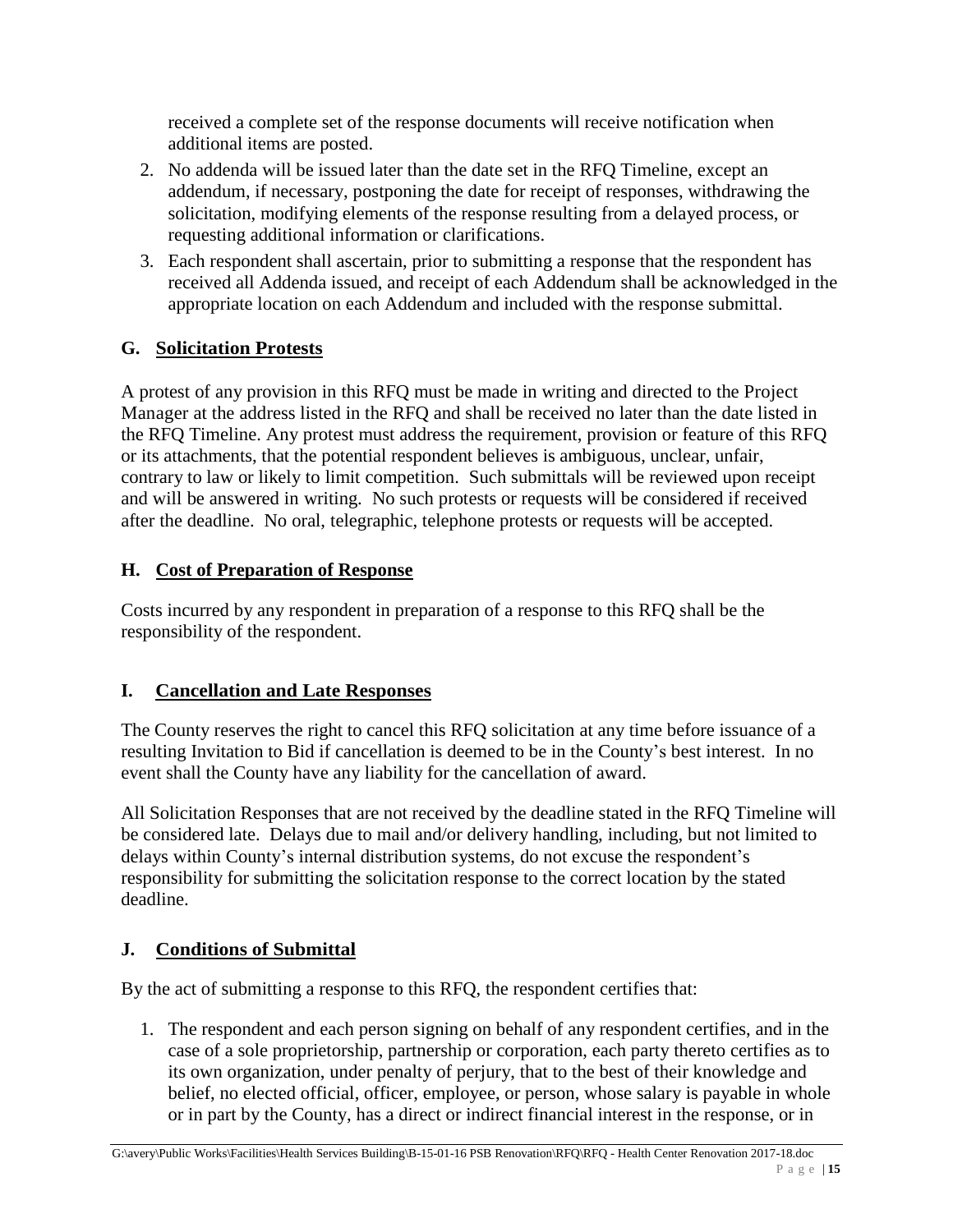the services to which it relates, or in any of the profits thereof other than as fully described in the respondent's response to this solicitation.

- 2. The respondent has examined all parts of the RFQ, including all requirements and contract terms and conditions thereof, and, if its response is accepted, the respondent shall accept the contract documents thereto unless substantive changes are made in same without the approval of the respondent.
- 3. The respondent, if an individual, is of lawful age; is the only one interested in this response; and that no person, firm, or corporation, other than that named, has any interest in the response, or in the proposed contract.
- 4. The respondent has examined the scope of services and conditions thoroughly and can provide the appropriate insurance, deposits, and bonds.
- 5. The respondent will comply fully with the specifications for the Project.
- 6. The respondent can meet any and all registration and certification requirements as set forth and required in the Oregon Revised Statutes and this RFQ.

#### **K. Joint Responses**

If respondent is a partnership or joint venture, information must be provided for each partner or joint ventures, and each partner or joint ventures must sign the response and any contracts on behalf of both itself and the respondent, and each will be jointly and severally liable. In the case of a legal partnership or joint venture, a written Memorandum of Understanding between the parties must be submitted with the response setting forth the business and service delivery agreements between the parties.

#### **L. Respondent Request Interpretation of RFQ Documents**

- 1. Respondents shall promptly notify the County of any ambiguity, inconsistency or error, which they may discover upon examination of the response documents.
- 2. Respondents requiring clarification or interpretation of the response documents shall make a written request for same to the Contract Manager at the submittal location listed above.
- 3. The County shall make interpretations, corrections, or changes of the response documents in writing by published Addenda. Interpretations, corrections, or changes of the Response Documents made in any other manner will not be binding, and Respondents shall not rely upon such interpretations, corrections, and changes.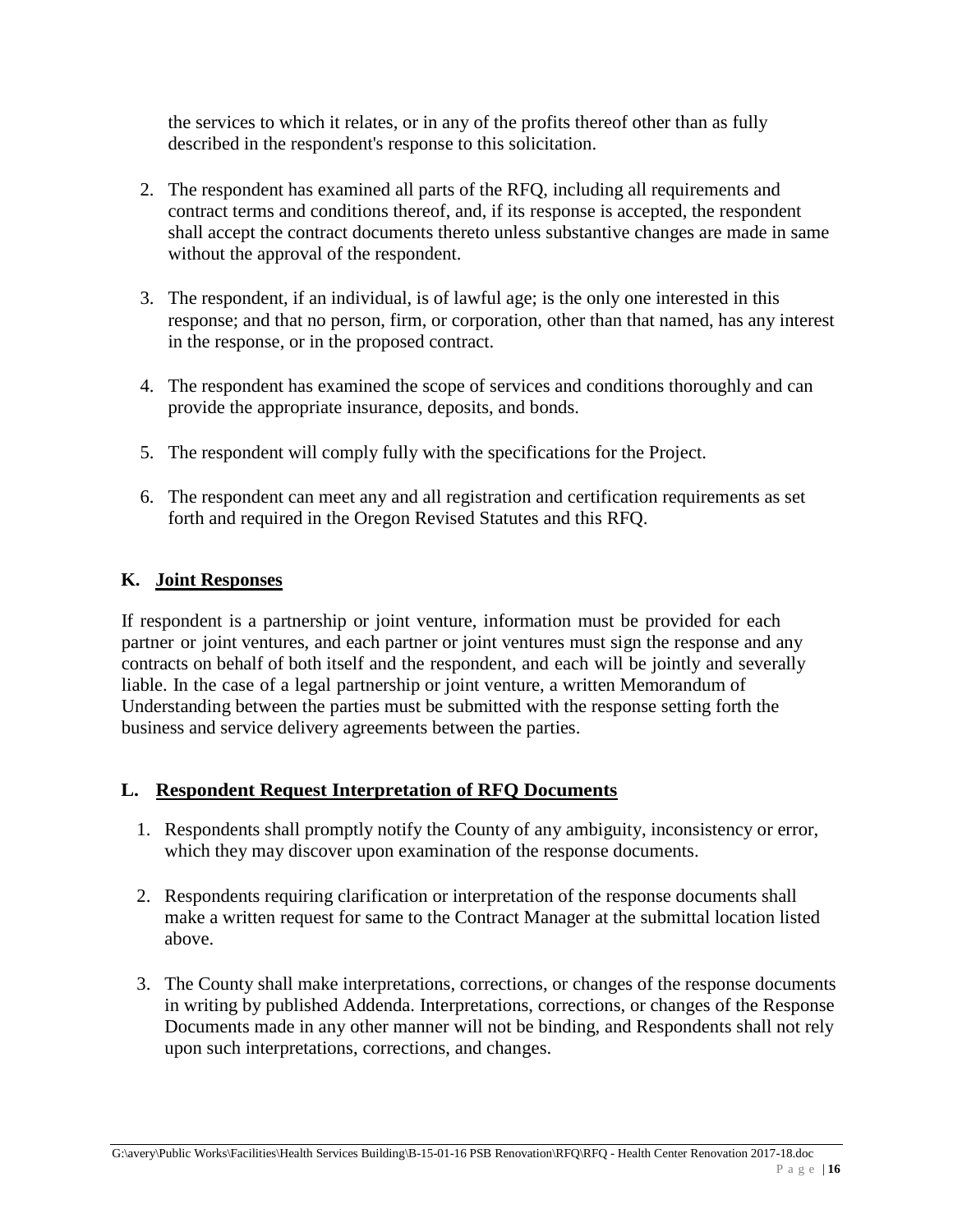- 4. Should any doubt or difference of opinion arise between the County and a Respondent as to the items to be furnished hereunder or the interpretation of the provisions of this solicitation, the decision of the County shall be final and binding upon all parties.
- 5. The County may to the maximum extent allowed by law, waive bid irregularities or strict compliance with any requirement herein if it concludes such action to be in its best interest.

## **M. Respondent Request for Additional Information**

Requests for information regarding County services, programs, or personnel, or any other information shall be submitted in writing directly to the Contract Manager at the address in this document. All requests for additional information shall be submitted in writing. Answers shall be provided to all respondents of record on the date that answers are available.

#### **N. County to Request Clarification and Additional Research**

- 1. The County reserves the right to obtain clarification of any point in a response or to obtain additional information necessary to properly evaluate a particular response. Failure of a respondent to respond to such a request for additional information or clarification could result in a finding that the respondent is non-responsive and consequent rejection of the response.
- 2. The County may obtain information from any legal source for clarification of any response or for information on any respondent. The County need not inform the respondent of any intent to perform additional research in this respect or of any information thereby received.
- 3. The County may perform, at its sole option, investigations of the responsible respondent. Information may include, but shall not necessarily be limited to credit history, recent financial statements, current litigation, bonding capacity and related history, and contacting references. All such documents, if requested by the County, become part of the public records and may be disclosed accordingly.
- 4. The County reserves the right to investigate references including customers other than those listed in the respondent's submission. Investigation may include past performance with respect to its successful performance of similar projects, conformance to Owner's budget, compliance with specifications and contractual obligations, its completion or delivery of a project on schedule, and its lawful payment to employees and workers or other criteria as determined by the County.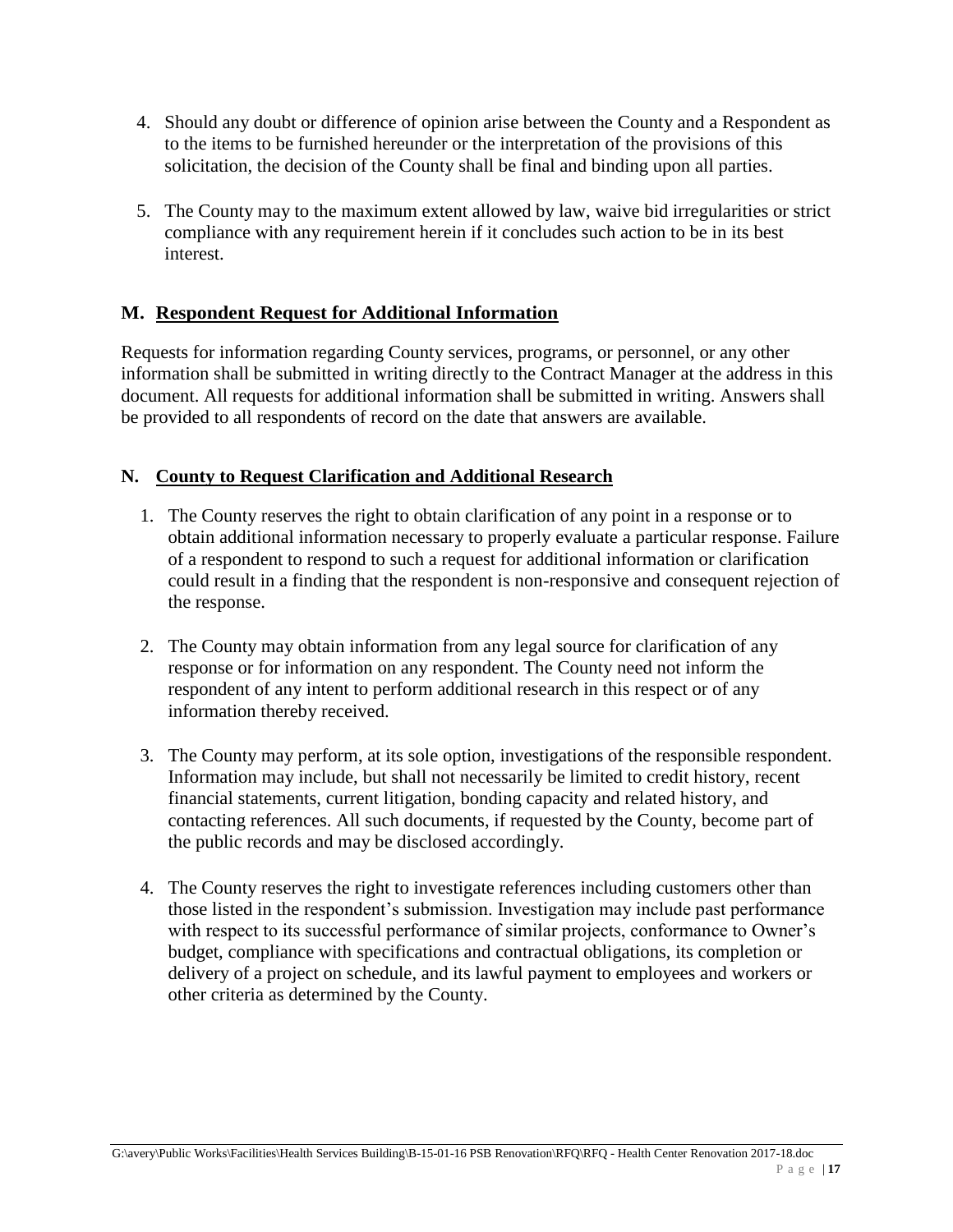## **O. Rejection of Responses**

The County reserves the right to reject any or all responses received as a result of this request. Responses may be rejected for one or more of the following reasons, including but not limited to:

- 1. Failure of the respondent to adhere to one or more of the provisions established in this RFQ.
- 2. Failure of the Respondent to submit a response in the format specified herein.
- 3. Failure of the respondent to submit a response within the time requirements established herein.
- 4. Failure of the respondent to adhere to ethical and professional standards before, during, or following the response process.

The County may reject any response not in compliance with all prescribed public procurement procedures and requirements, and may reject for good cause any or all responses upon a finding of the County that it is in the public interest to do so.

## **P. Modification or Withdrawal of Response by Respondent**

- 1. A response may not be modified, withdrawn, or canceled by the respondent for 60 (sixty) calendar days following the time and date designated for the receipt of responses.
- 2. Responses submitted early may be modified or withdrawn only by notice to the County Contracts Manager, at the response submittal location, prior to the time designated for receipt of responses. Such notice shall be in writing over the signature of the respondent. All such communications shall be so worded as not to reveal the amount of the original response or any other material contents of the original response.
- 3. Withdrawn responses may be resubmitted up to the time designated for the receipt of Responses provided that they are then fully in conformance with these Instructions to Respondents.

## **Q. Response Ownership**

- 1. All responses submitted become and remain the property of the County and, as such, are considered public information and subject to public disclosure within the context of the federal Freedom of Information Act and Oregon Revised Statutes (ORS) 192.501 and ORS 192.502, public records exempt from disclosure.
- 2. Unless certain pages or specific information are specifically marked "proprietary" and qualify as such within the context of the regulations stated in the preceding paragraph, the County shall make available to any person requesting information through the County's processes for disclosure of public records, any and all information submitted as a result of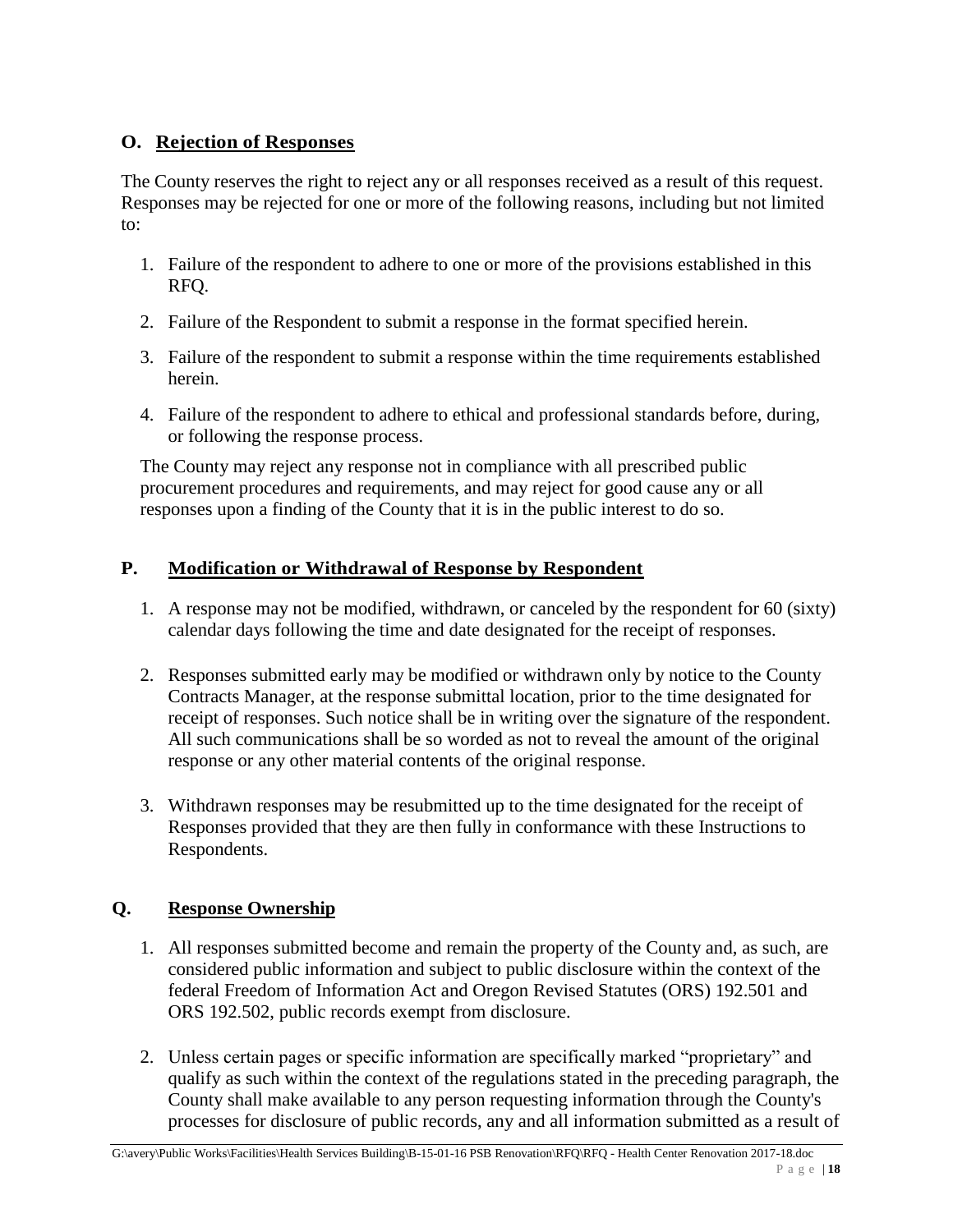this solicitation without obtaining permission from any respondent to do so after the Notice of Intent to award has been released.

#### **R. Affirmative Action**

By submitting a Response, the Respondent agrees to comply with the Fair Labor Standard Act, Title VII of the Civil Rights Act of 1964, Executive Order 11246 (as amended), Fair Employment Practices, Equal Employment Opportunity Act, Section 503 of the Rehabilitation Act of 1973, as amended; Vietnam Era Veterans' Readjustment Assistance Act of 1974; Americans with Disabilities Act; Age Discrimination in Employment Act of 1967 (ADEA); and Oregon Revised Statutes (ORS).

#### **S. Disadvantages, Minority, Women, & Emerging Small Business (DMWESB)**

Benton County encourages the participation of Target Businesses. These businesses are defined as Disadvantaged, Minority-Owned, Women-Owned, and Emerging Small Businesses (DMWESB) certified by the State of Oregon (OMWESB), and businesses certified as Small Disadvantaged Businesses by the Small Business Administration. Respondents may not discriminate in the award of a subcontract because the subcontractor is a minority, women or emerging small business enterprise (MWESB) certified under ORS 200.055.

By submitting a response, the respondent specifically certifies, under penalty of perjury, that the respondent has not discriminated against minority, women or emerging small business enterprises in obtaining any required subcontracts.

## **T. Notification of Competitive Range**

All responsive, responsible respondents evaluated by this RFQ will be notified of the Selection Review Committee's recommendations for the Competitive Range.

## **U. Protests of Competitive Range Selection**

A respondent may protest the selection of the Competitive Range if the respondent claims to have been adversely affected or aggrieved by the selection of a competing respondent. Respondents may protest only deviations from laws, rules, regulations, or procedures. Protests must specify the grounds for the protest including the specific citation of law, rule, regulation, or procedure upon which the protest is based. The judgment used in scoring by individual evaluators is not grounds for protest.

The following procedure applies to Respondents who protest the Notice of the Competitive Range, OAR 137-049-0450(5). All protests must be in writing and physically received by **Friday, February 9, 2018, 4:00 p.m.** local time at the Benton County Public Works, Corvallis, Oregon, and no less than seven (7) calendar days from the date of the Notification of Competitive Range selection. Protests shall be addressed to the Contract's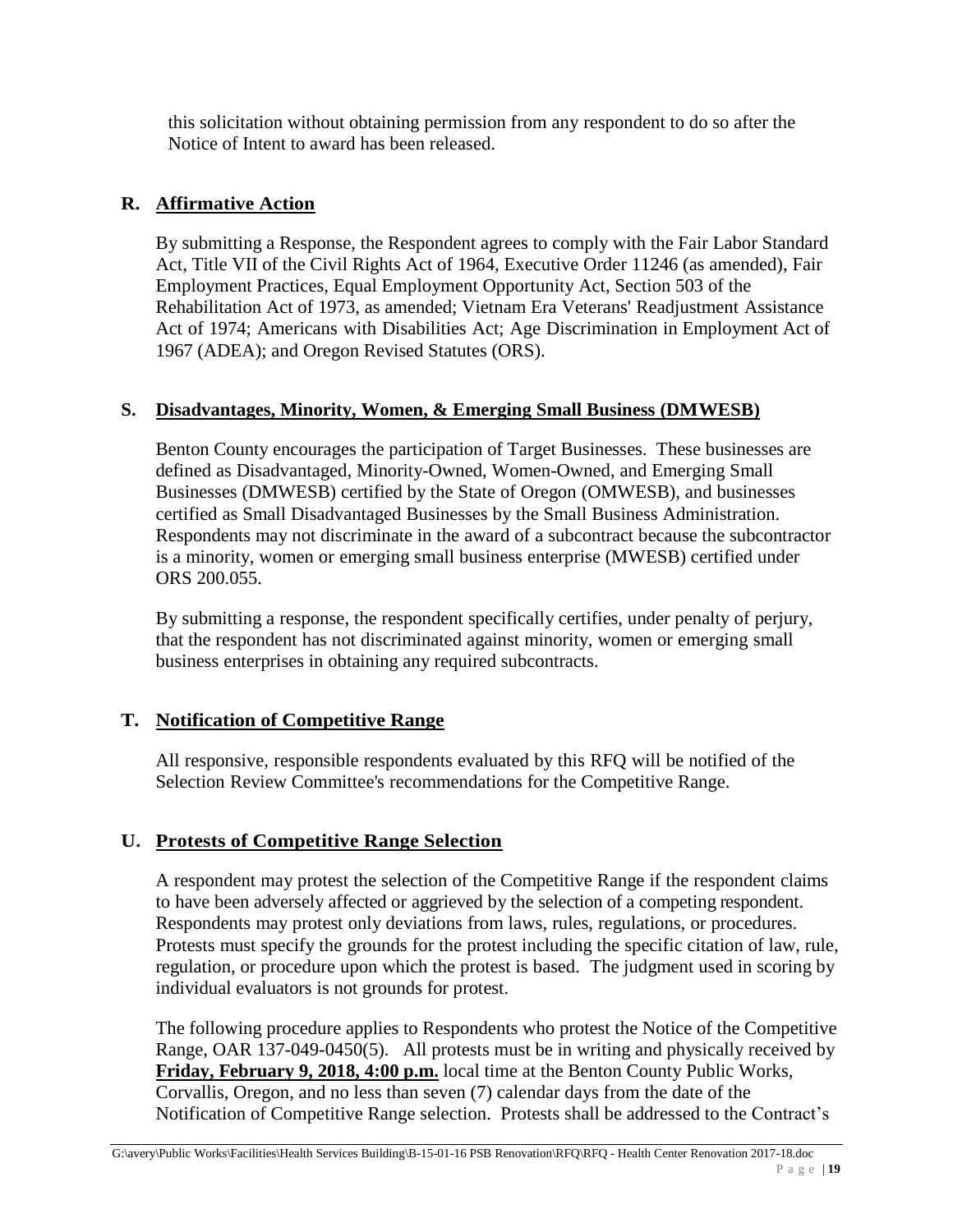Manager at the submittal address listed. Protests not filed within the time specified or which fail to cite the specific law, rule, regulation, or procedure upon which the protest is based, shall be dismissed.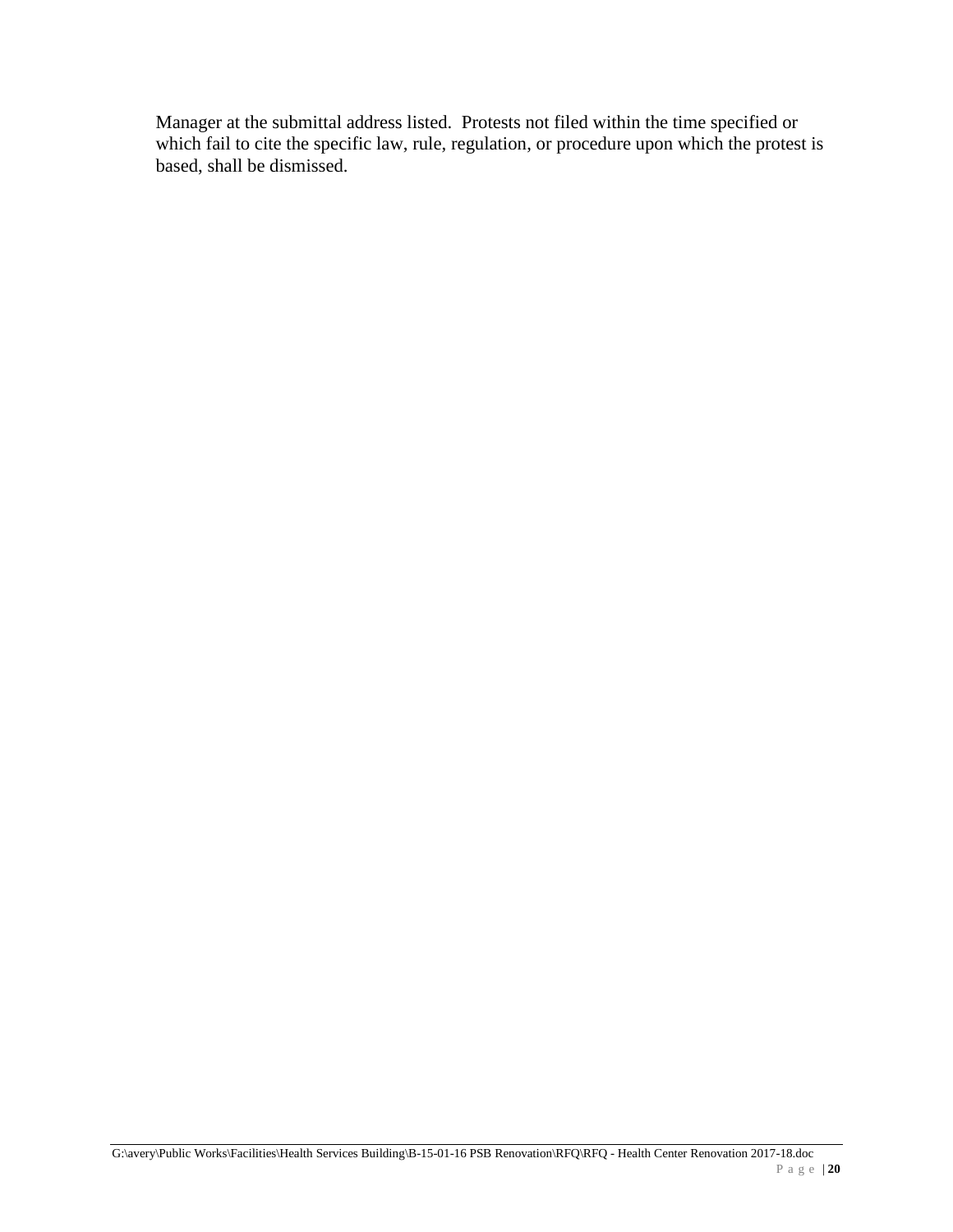# **SECTION V. - SUBMITTAL INSTRUCTIONS AND CHECKLIST**

This Request for Qualifications (RFQ) must be submitted sealed and marked plainly as **RFQ Health Center Renovation, Project No. B-15-01-16**, and submitted to Joyce Galloway or Kathy Goss, Benton County Public Works, 360 SW Avery Avenue, Corvallis, Oregon, 97333, by **2:00 p.m. local time on Thursday, January 25, 2018**. If the respondent submits an RFQ via a delivery service (FedEx, UPS, etc.) the required sealed envelope must be enclosed in the delivery service packaging and the Project Title of the solicitation must be written on the outside delivery service packaging.

Respondents must submit eight (8) copies of their RFQ which includes an original. In addition to the hard copy (printed paper) version, respondent shall provide an electronic version of the RFQ on a USB drive in non-editable, Adobe format.

Failure to comply with these instructions may result in the rejection of the RFQ.

- A. RFQs must be submitted on letter-sized (8.5" x 11") paper. Margins must be at least  $\frac{1}{2}$ " on all sides. Font size can be no smaller than 11.
- B. RFQ should be printed double-sided, and prepared in a simple, economical manner, with all pages numbered within each section. The RFQ should be prepared succinctly, providing a straight forward, concise description of the Respondent's ability to meet the requirements of the RFQ.
- C. The RFQ should be separated with section divider pages in the same criterion number order as provided below.
- D. Respondent must provide an electronic version of the RFQ on a USB drive in non-editable, Adobe format.

All RFQs must include the following submittals to be considered; as described in **Section III. C. Response Requirements and Evaluation Criteria)**

| Introductory Letter & Proof of          | Non-Collusion and Conflict of       |
|-----------------------------------------|-------------------------------------|
| Licensure                               | Interest Certification (Exhibit A)  |
| <b>Key Personnel Qualifications</b>     | <b>Certification Statement for</b>  |
| <b>Experience with Similar Projects</b> | Corporations or Independent         |
| Scheduling                              | Contractors (Exhibit B)             |
| Proposed Site Coordination              | Representations and                 |
| <b>Management Techniques</b>            | Certifications Regarding Debarment, |
| References                              | Suspension and Other Responsibility |
| <b>Adequate Bonding</b>                 | Matters (Exhibit C)                 |
| Claim History                           | Certification of Insurance          |
| Adequate Insurance                      | Requirement (Exhibit D)             |
| <b>Appropriate Resources</b>            | References (Exhibit E)              |
| <b>Subcontractor Management</b>         | Copy of Contractor's License        |
| Self-Performed Work                     | Signed Addenda (if applicable)      |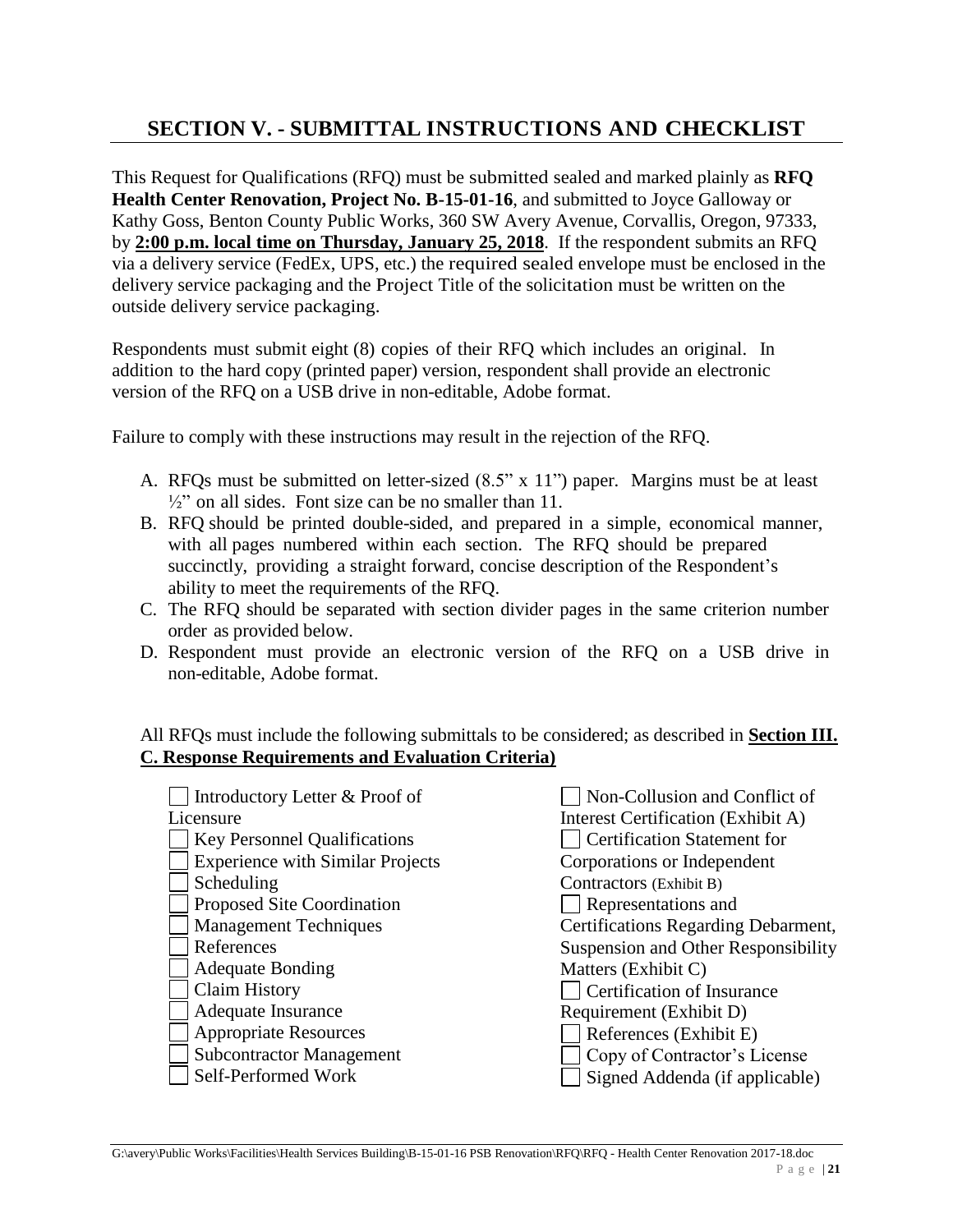## **SECTION VI. - DEFINITIONS**

**DEFINITIONS** (as used in these contract documents, except where the context otherwise clearly requires)

OWNER means Benton County, Oregon.

COUNTY'S REPRESENTATIVE PROJECT MANAGER & CONTRACT MANAGER means the person or persons designated by the COUNTY to administer this contract and monitor compliance hereunder.

COMPETITIVE RANGE means the selected firms or persons after the County evaluates and scores Requests for Qualifications based on a list of criteria.

CONTRACT DOCUMENTS means all written documents existing at the time of execution of this contract and setting forth the obligations of the parties, including the Request for Qualifications, Non-Collusion and Conflict of Interest Certification, Certification Statement for Corporation or Independent Contractor, Respondent Representations and Certification Regarding Debarment, Suspension and Other Responsibility Matters, Certification of Insurance Requirements, References, and other attachments, exhibits, or addenda applicable to the final Contract Documents. In addition, written amendments to the Contract Documents executed by the parties from time to time, and any documents expressly incorporated by reference elsewhere in the Contract Documents enumerated above.

CONTRACTOR, FIRM, OR RESPONDENT means the person or firm that has undertaken to perform the work subject of this contract and by whom or on whose behalf the contract was signed.

DELIVERABLE means the acceptable product or service as identified in the statement of work; received as requested at the right: time, place, quality, quantity, and price. A deliverable must be measureable to determine that all conditions and acceptable performance are met.

GC means General Contractor.

INVITATION TO BID (ITB) means the process to solicit Bids from a Person or Firm for a defined Project or Purchase.

RESPONSIVE RESPONSE means an Offer or Response that substantially complies in all material respects with all prescribed procurement procedures and applicable solicitation requirements. When used alone, Responsive means having the characteristic of substantially complying in all material respects with applicable solicitation requirements.

REQUEST FOR QUALIFICATIONS (RFQ) means the process to evaluate a Person or Firm's qualifications prior to inviting the Person or Firm to submit a Bid or Solicitation Response for a Project or Purchase.

STATEMENT OF TIME means a period of time, unless stated as a number of County business days, shall include Saturdays, Sundays, and holidays. The word "day" as used in this RFQ document, and any

G:\avery\Public Works\Facilities\Health Services Building\B-15-01-16 PSB Renovation\RFQ\RFQ - Health Center Renovation 2017-18.doc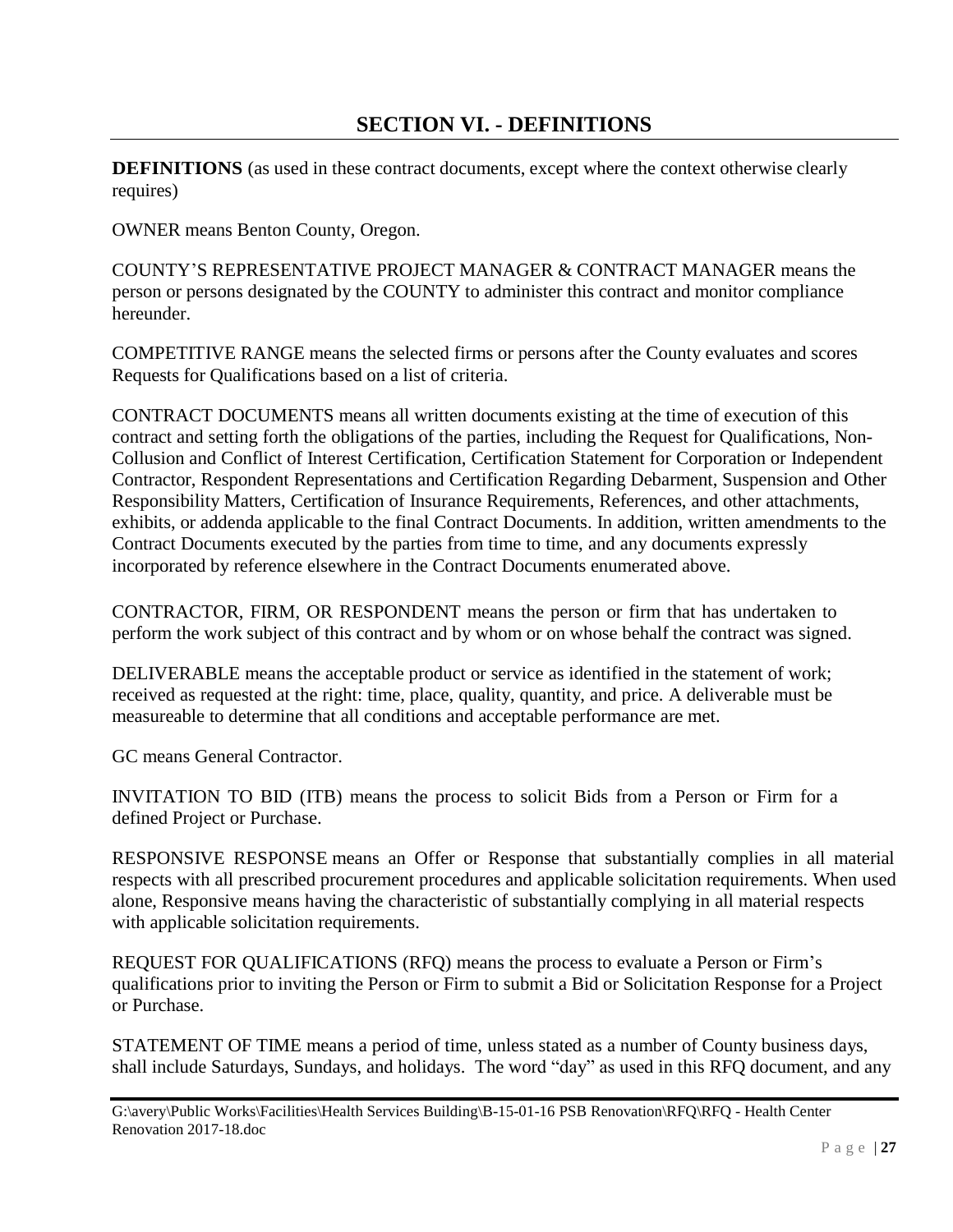resulting contract awarded as a result of this process, shall constitute a calendar day of 24 hours measured from midnight to the next midnight.

SUBSTANTIAL COMPLETION means a stage in the progress of the Work when the Work or designated portion thereof is sufficiently complete in accordance with the Contract Documents so that the Owner can occupy or use the Work or a portion thereof for its intended use.

WORK means all tasks specified or necessarily implied in these Contract Documents to perform and complete their intended result. The term encompasses all labor, materials, supplies, tools, equipment, fuel, administrative and support services, overhead, and other direct and indirect expenses necessary to achieve the result intended by the Contract Documents.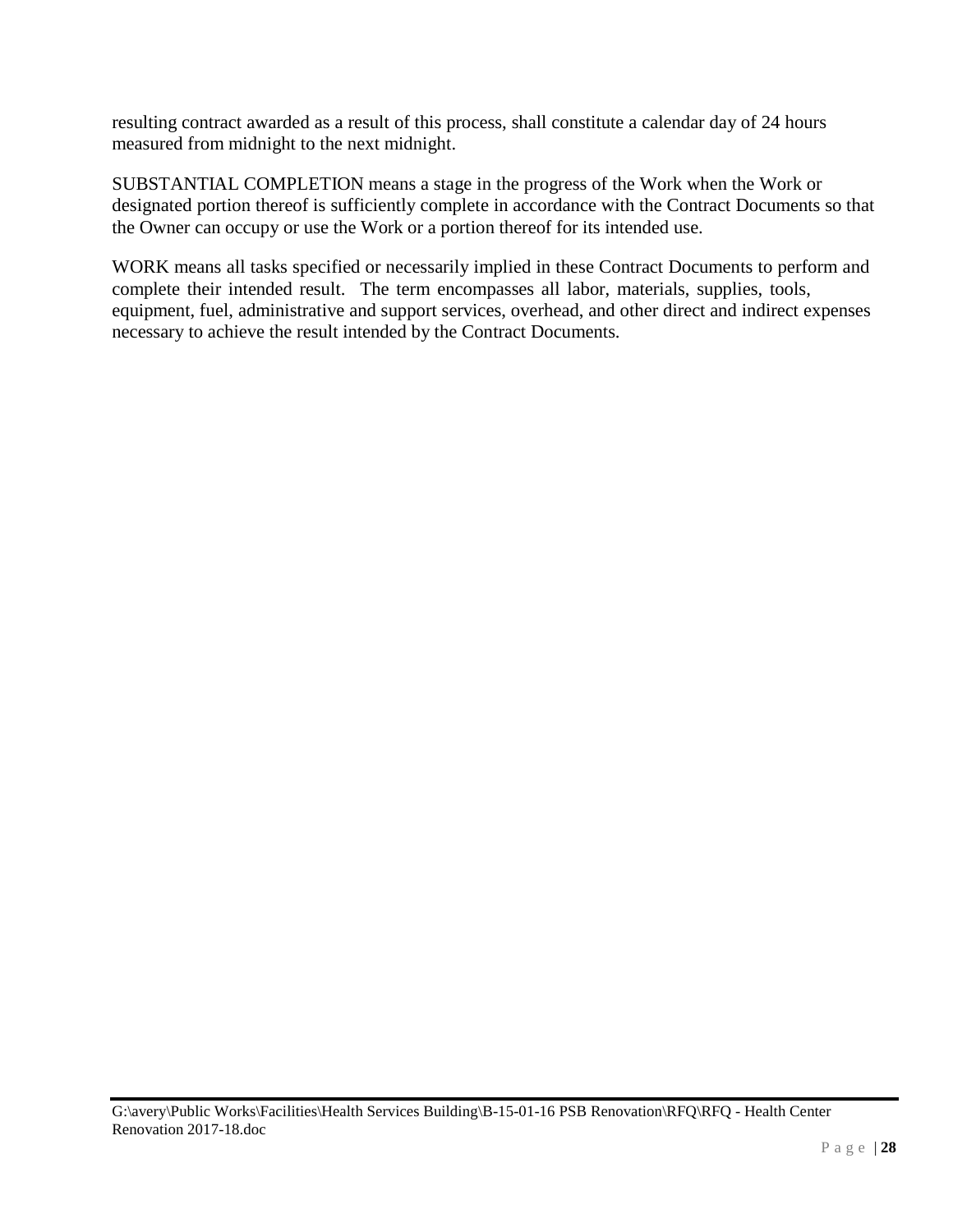## **EXHIBIT A - NON-COLLUSION AND CONFLICT OF INTEREST CERTIFICATION**

The undersigned hereby proposes and, if selected, agrees to furnish the services described in accordance with this Request for Qualifications, Exhibits, Attachments, and Addenda, if applicable, for the term of the Agreement and certifies that the Respondent is not in any way involved in collusion and has no known apparent conflict of interest in submitting a Response.

#### Certifications

Non-Collusion The undersigned Respondent hereby certifies that it, its officers, partners, owners, providers, representatives, employees and parties in interest, including the affiant, has not in any way colluded, conspired, connived or agreed, directly or indirectly, with any other Respondent, potential Respondent, firm or person, in connection with this solicitation, to submit a collusive or sham bid, to refrain from bidding, to manipulate or ascertain the price(s) of other Respondents or potential Respondents, or to secure through any unlawful act an advantage over other Respondents or the County. The fees, prices, and response submitted herein have been arrived at in an entirely independent and lawful manner by the Respondent without consultation with other Respondents or potential Respondents or foreknowledge of the prices or Responses to be submitted in response to this solicitation by other Respondents or potential Respondents on the part of the Respondent, its officers, partners, owners, providers, representatives, employees or parties in interest, including the affiant.

Discrimination The undersigned Respondent has not discriminated and will not discriminate against any minority, women or emerging small business enterprise or against a business enterprise that is owned or controlled by or that employs a disabled veteran in obtaining a required subcontract.

Conflict of Interest The undersigned Respondent and each person signing on behalf of the Respondent certifies, and in the case of a sole proprietorship, partnership, or corporation, each party thereto certifies as to its own organization, under penalty of perjury, that to the best of their knowledge and belief, no member of the County Board of Commissioners, officer, employee, or person, whose salary is payable in whole or in part by the County, has a direct or indirect financial interest in the award of this Response, or in the services to which this Response relates, or in any of the profits, real or potential, thereof, except as noted otherwise herein. The undersigned hereby submits this Response to furnish all work, services, systems, materials, and labor as indicated herein and agrees to be bound by the following documents: Request for Qualifications, Addenda, Agreement, Exhibits and Attachments, and associated inclusions and references, specifications, Respondent's response, mutually agreed clarifications, appropriately priced change orders, exceptions which are acceptable to the County, and all other Respondent's submittals.

Respondent must disclose any apparent or perceived conflict of interest, including but not limited to, current or past relationships with consultants, contractors, subcontractors, or engineers associated with this Project. Furthermore, Respondent must disclose any current or past relationship as an employee of Benton County. If a perceived conflict may exist, then attach a letter of explanation disclosing the potential conflict or relationship.

Disadvantaged, Minority, Emerging Small Business (DMESB) (check box that applies):  $\Box$  Yes  $\Box$  No

Signature Block

The Respondent hereby certifies that the information contained in these certifications and representations is accurate, complete, and current.

Respondent's Name Telephone Number

Mailing Address, City, State, Zip Tax Id Number/Social Security Number

Facsimile Number **Email Address** 

Signature Date

G:\avery\Public Works\Facilities\Health Services Building\B-15-01-16 PSB Renovation\RFQ\RFQ - Health Center Renovation 2017-18.doc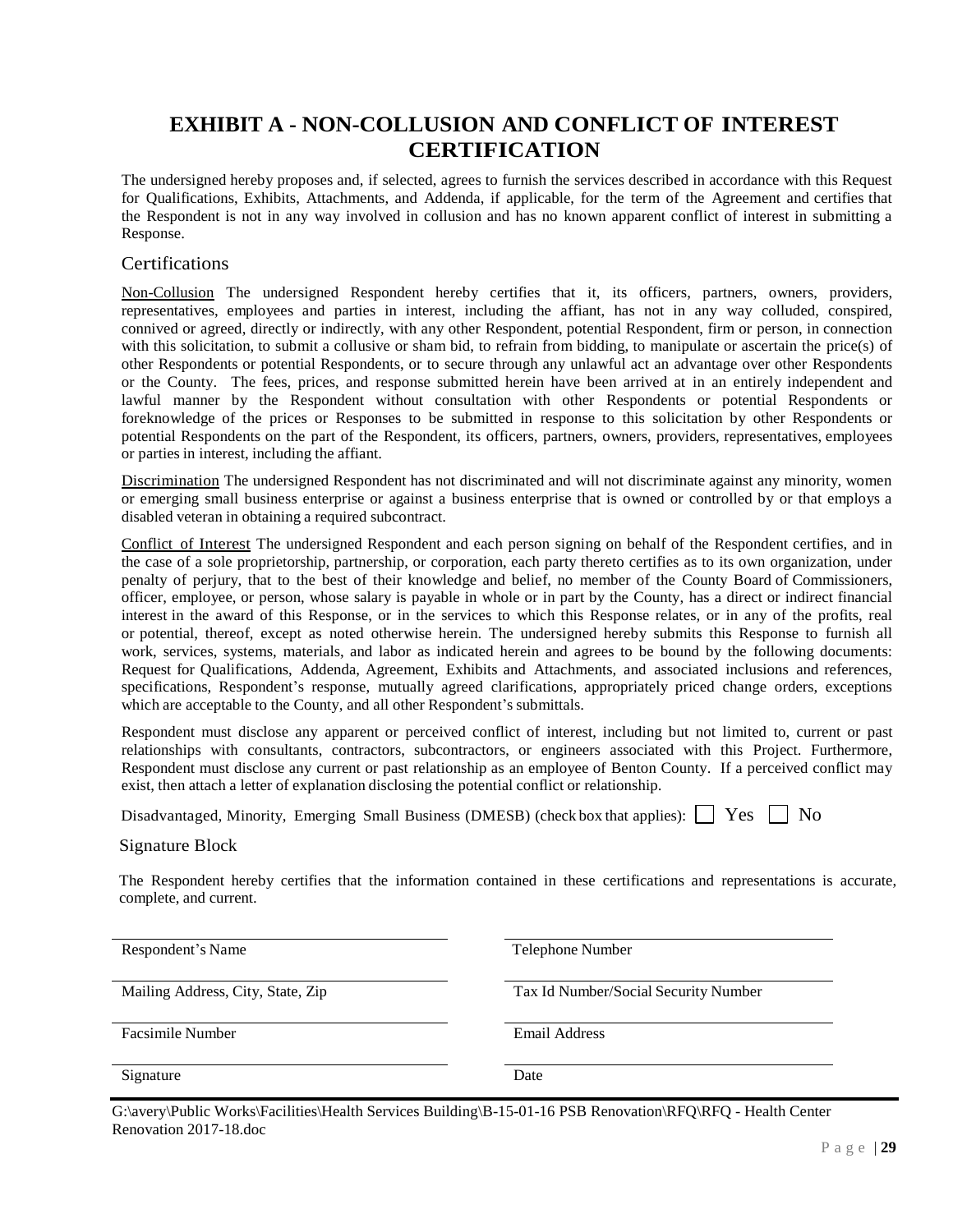## **EXHIBIT B – CERTIFICATION STATEMENT FOR CORPORATION OR INDEPENDENT CONTRACTOR**

| A. Contractor is a Corporation, Limited Liability Company, or a Partnership |  |  |  |
|-----------------------------------------------------------------------------|--|--|--|
|                                                                             |  |  |  |

I certify under penalty of perjury that Contractor is a (check one):

|            |  |      | $\Box$ Corporation $\Box$ Limited Liability Company $\Box$ Partnership $\Box$ Nonprofit Corporation authorized to do<br>business in the State of Oregon |
|------------|--|------|---------------------------------------------------------------------------------------------------------------------------------------------------------|
| Signature: |  |      |                                                                                                                                                         |
| Title:     |  | Date |                                                                                                                                                         |

#### **B. Contractor is a Sole Proprietor Working as an Independent Contractor**

*Contractor certifies under penalty of perjury, that the following statements are true:*

- 1. If Contractor is providing services under this Contract for which registration is required under ORS Chapter 71 (Architects and Landscape Contractors) or 701 (Construction Contractors), Contractor has registered as required by law.
- 2. Contractor is free to determine and exercise control over the means and manner of providing the service subject to the right of the County to specify the desired results.
- 3. Contractor is responsible for obtaining all licenses or certifications necessary to provide services.
- 4. Contractor is customarily engaged in providing services as an independent business. Contractor is customarily engaged as an independent contractor if at least three of the following statements are true

*Note: Check all that apply. You must check at least three to establish that you are an independent contractor.*

|                              | A. Contractor's services are primarily carried out at a location that is separate from the<br>Contractor's residence or primarily carried out in a specific portion of the residence which is<br>set aside as the location of the business.               |
|------------------------------|-----------------------------------------------------------------------------------------------------------------------------------------------------------------------------------------------------------------------------------------------------------|
|                              | B. Contractor bears the risk of loss related to the services provided under this Contract.                                                                                                                                                                |
|                              | C. Contractor provides services to two or more persons within a 12-month period or Contractor<br>routinely engages in business advertising solicitation or other marketing efforts reasonably<br>calculated to obtain new contracts for similar services. |
|                              | D. Contractor makes a significant financial investment in the business.                                                                                                                                                                                   |
|                              | E. Contractor has the authority to hire additional persons to provide the services and has<br>authority to fire such persons.                                                                                                                             |
| <b>Contractor Signature:</b> | Date:                                                                                                                                                                                                                                                     |

G:\avery\Public Works\Facilities\Health Services Building\B-15-01-16 PSB Renovation\RFQ\RFQ - Health Center Renovation 2017-18.doc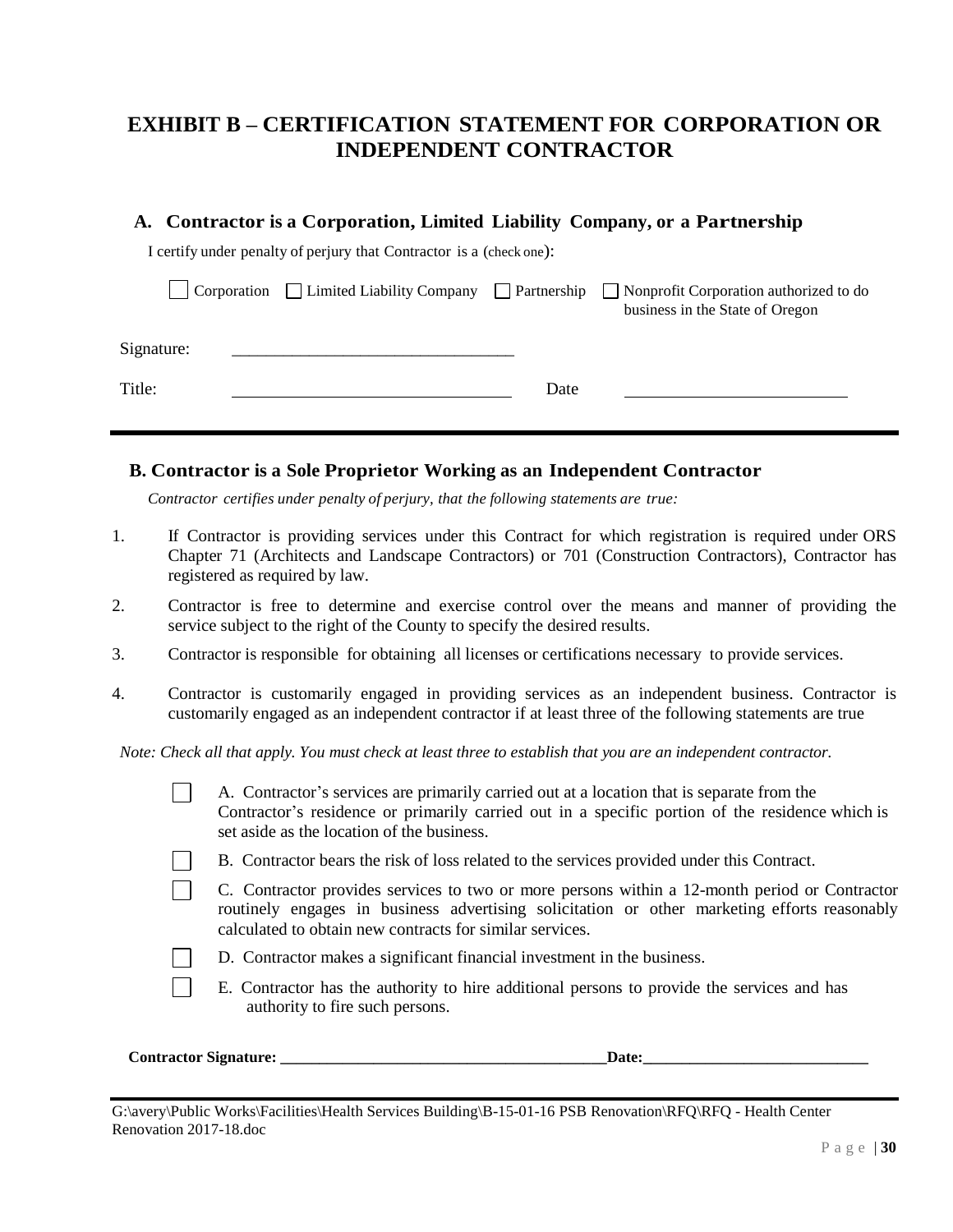## **EXHIBIT C - REPRESENTATIONS AND CERTIFICATION REGARDING DEBARMENT, SUSPENSION AND OTHER RESPONSIBILITY MATTERS**

Failure of the Respondent to complete and sign this form may result in the rejection of the submitted offer. The Respondent will notify County within 30 days of any change in the information provided on this form.

The Respondent certifies to the best of its knowledge and belief that neither it nor any of its principals:

- 1. Are presently debarred, suspended, proposed for debarment, declared ineligible or voluntarily excluded from submitting bids or Responses by and federal, state or local entity, department or agency;
- 2. Have within a five-year period preceding the date of this certification been convicted of fraud or any other criminal offense in connection with obtaining, attempting to obtain, or performing a public (federal, state, of local) contract embezzlement, theft, forgery, bribery, falsification or destruction of records, making false statements, or receiving stolen property;
- 3. Are presently indicted for or otherwise criminally charged with commission of any of the offenses enumerated in Paragraph 2 of this certification;
- 4. Have, within a five-year period preceding the date of this certification had a judgment entered against contractor or its principals arising out of the performance of a public or private contract;
- 5. Have pending in any state or federal court any litigation in which there is a claim against contractor or any of its principals arising out of the performance of a public or private contract; and
	- 1. Have within a five-year period preceding the date of this certification had one or more public contracts (federal, state, or local) terminated for any reason related to contract performance.

If Respondent is unable to attest to any of the statements in this certification, Respondent shall attach an explanation to their offer. The inability to certify to all of the statements may not necessarily preclude the Respondent from award of a contract under this procurement.

ATTESTATION:

| SIGNATURE OF AUTHORIZED PERSON:<br>(Notarization is not required) |  |                                                          |  |
|-------------------------------------------------------------------|--|----------------------------------------------------------|--|
|                                                                   |  | Date: $\frac{1}{\sqrt{1-\frac{1}{2}} \cdot \frac{1}{2}}$ |  |
|                                                                   |  |                                                          |  |
| Contact Person for this Procurement:                              |  |                                                          |  |
| Phone: $\frac{1}{\sqrt{1-\frac{1}{2}} \cdot \frac{1}{2}}$         |  |                                                          |  |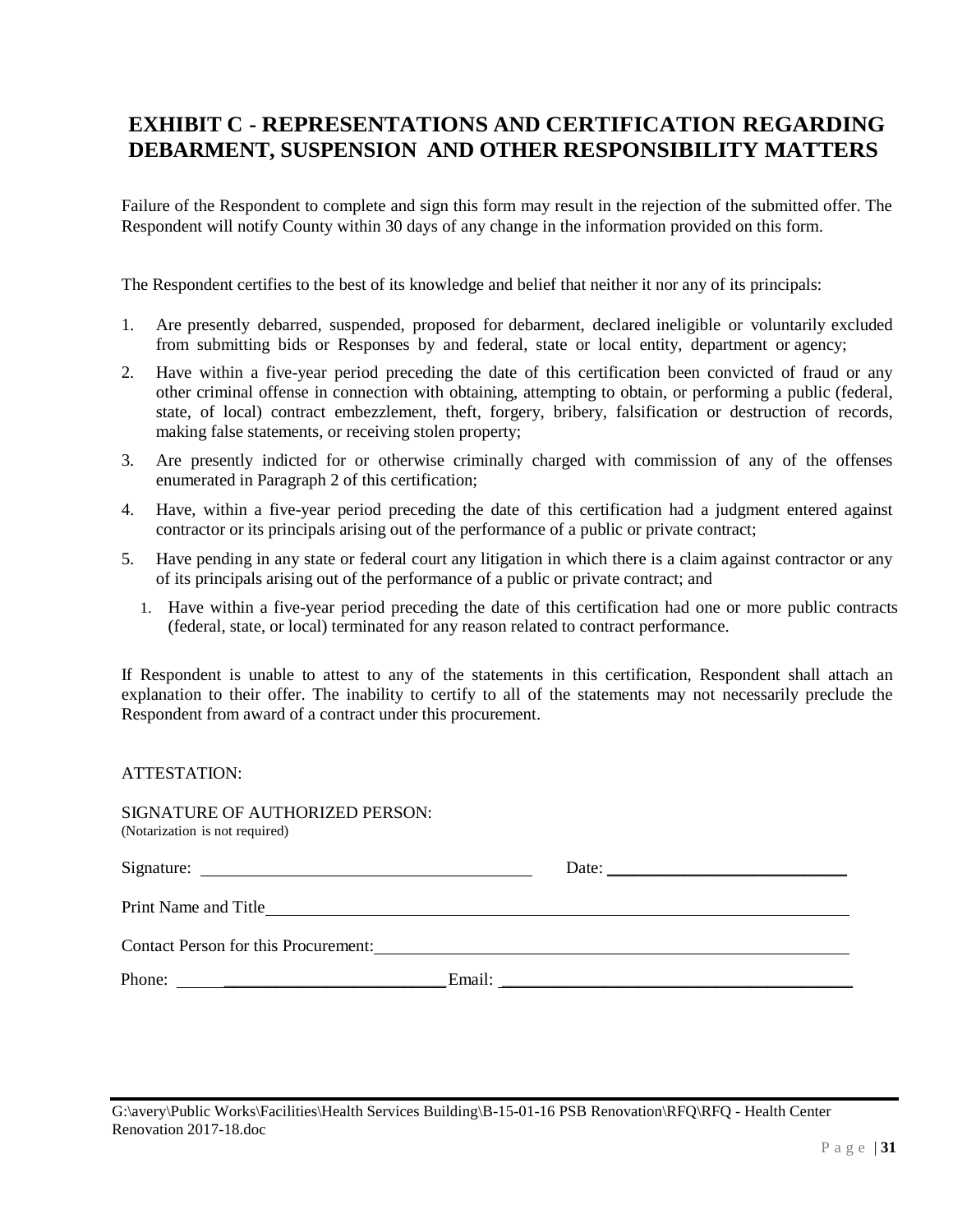# **EXHIBIT D – CERTIFICATION OF INSURANCE REQUIREMENTS**

The CONTRACTOR and its subcontractors shall maintain insurance acceptable to the COUNTY in full force and effect throughout the term of this contract.

\_\_\_\_\_\_\_\_\_\_\_\_\_\_\_\_\_\_\_\_\_\_\_\_\_\_\_\_\_\_\_\_\_\_\_\_\_\_\_\_\_\_\_\_\_\_\_\_\_\_\_\_\_\_\_\_\_\_\_\_\_\_\_\_

It is agreed that any insurance maintained by COUNTY shall apply in excess of, and not contribute with, insurance provided by CONTRACTOR. The policy or policies of insurance maintained by the CONTRACTOR and its subcontractors shall provide at least the following limits and coverages.

## **TYPE OF INSURANCE & LIMITS OF LIABILITY**

\_x\_ **General Liability** including personal injury, bodily injury and property damage with limits as follows:

**Either** 

\_\_\_\_ \$1,000,000 Per Occurrence / \$2,000,000 General Aggregate / \$2,000,000 Products and Completed Operations Aggregate. Aggregates shall apply per Project.

Or

- \_x\_\_\_ \$2,000,000 Per Occurrence / \$4,000,000 General Aggregate / \$4,000,000 Products and Completed Operations Aggregate. Aggregates shall apply per project.
- \_x\_\_ **Automobile Liability** Covering any vehicle used on County business

**Either** 

\_\_x\_\_ \$1,000,000 per accident

Or

\_\_\_\_ \$2,000,000 per accident

- **x** \_ **Worker's Compensation** Per Oregon State Statutes
- \_x\_\_\_ **Professional Liability** limits not less than \$1,000,000 Per Claim and \$1,000,000 annual aggregate with 24 months tail coverage.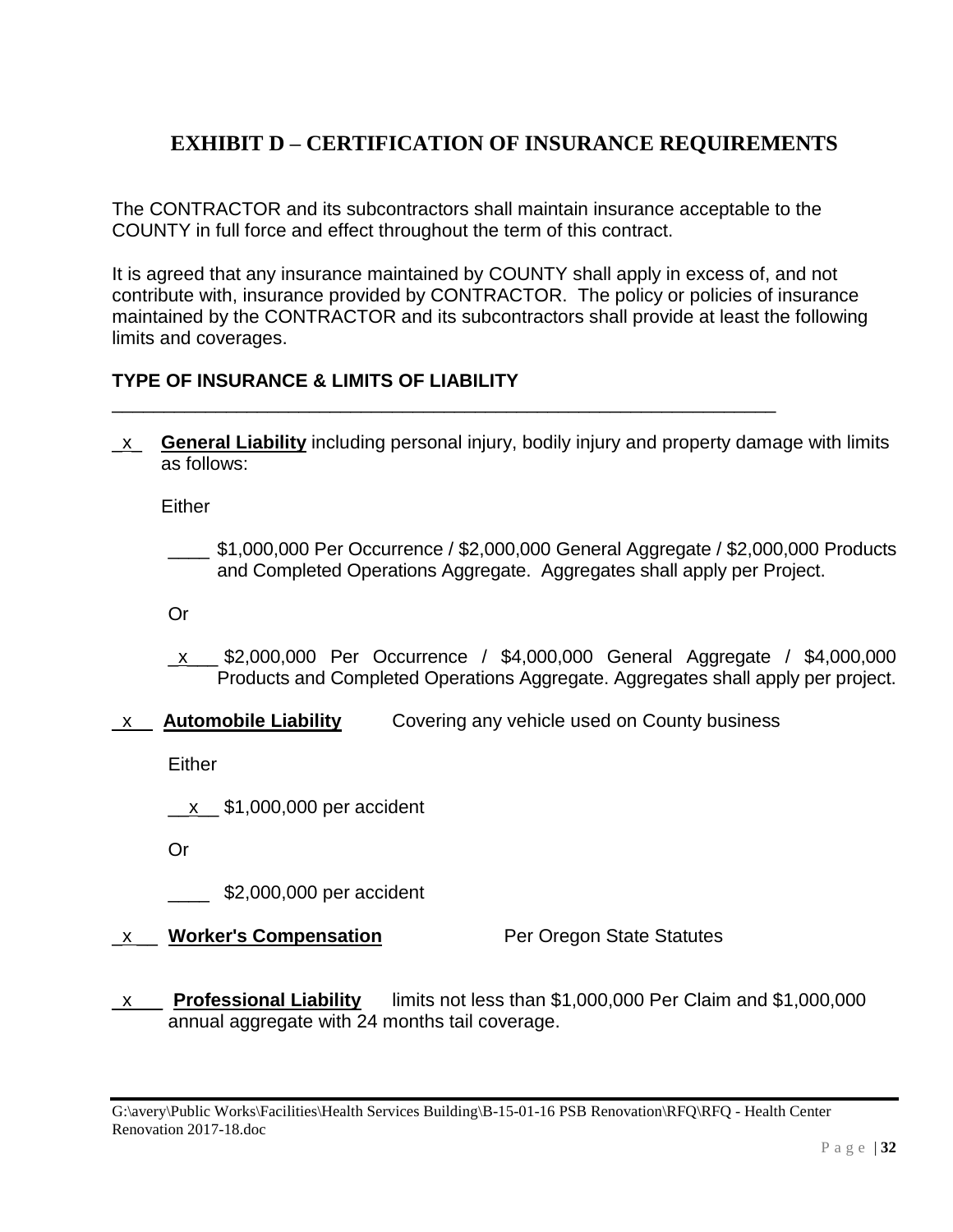**Property of Others in Transit** (if Contractor to haul County Equipment) limits to be not less than \$100,000 per occurrence / \$500,000 General Aggregate

If this contract extends beyond July 1, 2019, the above limits shall rise to the limits established in the Oregon Tort Limit Act, ORS 30.260, 30.261, 30.272, and 30.273. Contractor must provide proof of increased insurance coverage to coincide with statutory increases in the tort liability caps.

CONTRACTOR'S general liability and automobile insurance must be evidenced by certificates from the insurers. The policies shall name Benton County, its officers, agents and employees as additional insureds and shall provide Benton County with a 30-day notice of cancellation.

Worker's compensation insurance must be evidenced by a certificate from the insurer. The certificate need not name Benton County as an additional insured, but must list Benton County as a certificate holder and provide a 30-day notice of cancellation to Benton County.

Certificates of Insurance shall be forwarded to:

Benton County Public Works 360 SW Avery Avenue Corvallis, OR 97333

CONTRACTOR agrees to deposit with the COUNTY, at the time s/he returns the executed contract, Certificates of Insurance or Binders of Insurance if the policy is new or has expired, sufficient to satisfy the COUNTY that the insurance provisions of this contract have been complied with and to keep such insurance in effect and the certificates and/or binders thereof on deposit with the COUNTY during the entire term of this contract. Such certificates and/or binders must be delivered prior to commencement of the work.

The procuring of such required insurance shall not be construed to limit CONTRACTOR'S liability hereunder. Notwithstanding said insurance, CONTRACTOR shall be obligated for the total amount of any damage, injury or loss caused by negligence or neglect connected with this contract.

| <b>Contractor's Acceptance</b> |  |
|--------------------------------|--|
|                                |  |